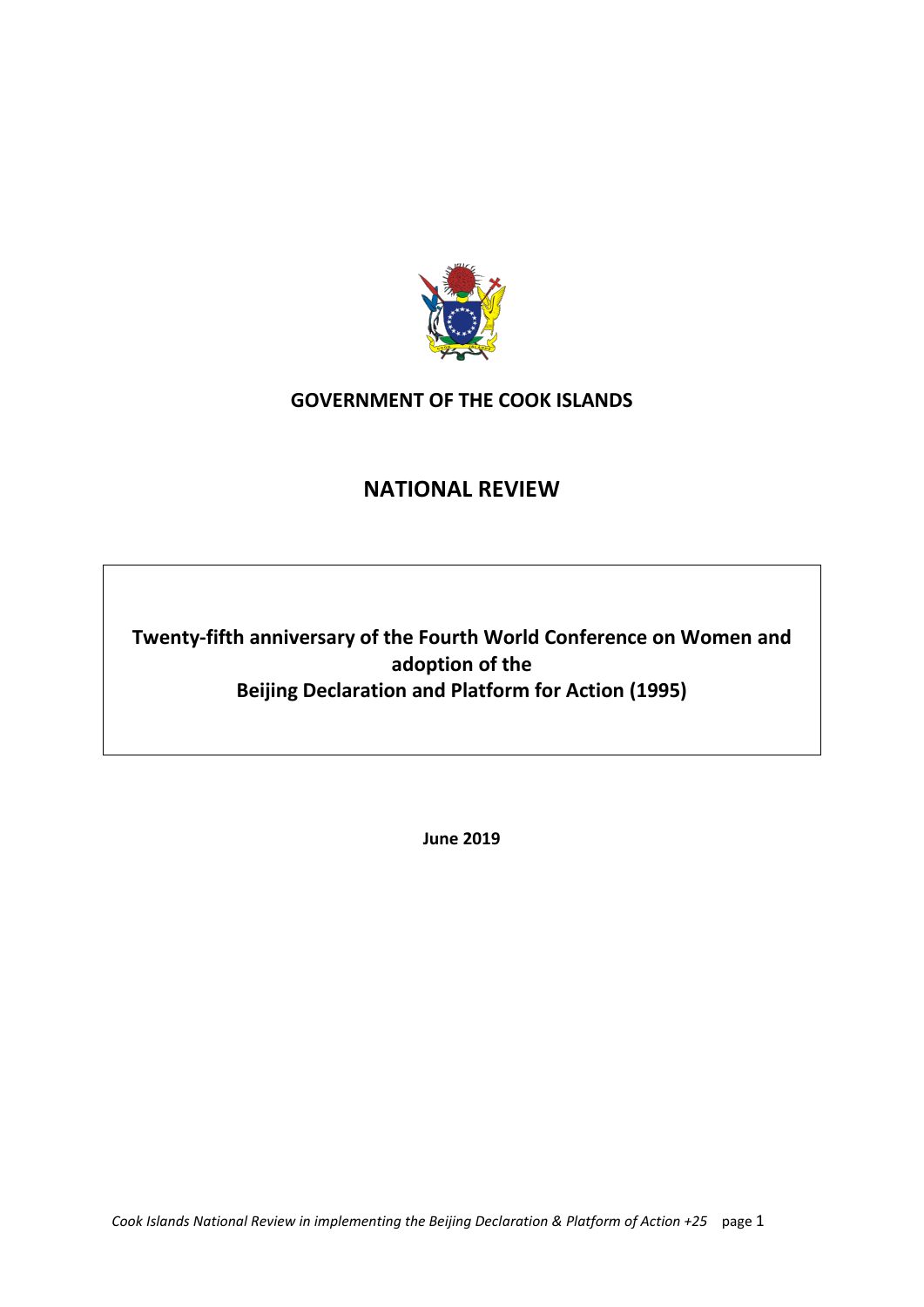#### **Introduction**

This report presents the national progress on measures and action undertaken in the Cook Islands to further achieve gender equality and the empowerment of women, in line with the Beijing Declaration and Platform for Action.

The first decade of the new millennium was tumultuous for the people of the Cook Islands. The migration of families to New Zealand and Australia after the government reform programme in the late 1990's and the movement of people from the Pa Enua to Rarotonga have changed the composition and location of our population and challenged the delivery of core services to remote islands and atolls. The global economic crisis late in the first decade affected the mainstays of the economy; tourism, agriculture and offshore banking.

We have however risen to the challenges. Significant achievements have been made particularly in education, health and expanding employment opportunities. The Cook Islands is on track to achieve the majority of the Millennium Development Goals (MDGs) by 2015 – one of the few Pacific countries to do so and has made significant progress against the Beijing Declaration and Platform for Action.

The initiatives of Government are guided by the National Policy on Gender Equity and Women's Empowerment (GEWE) 2011-2016. It embodies a vision of a society in which social justice enables all individuals to live in dignity, to enjoy their human rights, achieve their full potential and contribute to the development and the wellbeing of society. The vision reflects a society where women and girls have equal access to and benefits from the development and growth of our country and where women and girls are protected from all forms of discrimination and violence. We will not achieve this vision without narrowing the gender gap and improving the status of women.

The gender gap is narrowing, with successes in health, education and employment. Progress has been made in addressing major issues of concern to society such as gender based violence and expansion in the coverage of the social welfare system. Women have been the drivers of much of this progress with their prominent roles in social and family life now much broader in being the drivers of reform based on societal concerns.

Many challenges still remain, including providing a secure economic base for the country, dealing with environmental issues, and securing family safety. This assessment provides an opportunity to assess our progress and reinvigorate our commitment towards achieving gender equality in the Cook Islands.

The report is structured according to the guiding questions provided as suggested in the '*Guidance note for the preparation of national reviews'* and is presented in four sections with respective Annexes, as follows:

- *Section One*: Overview analysis of achievements and challenges since 1995
- *Section Two*: Progress in the implementation of the critical areas of concern of the Platform for Action since 2009
- *Section Three*: Data and Statistics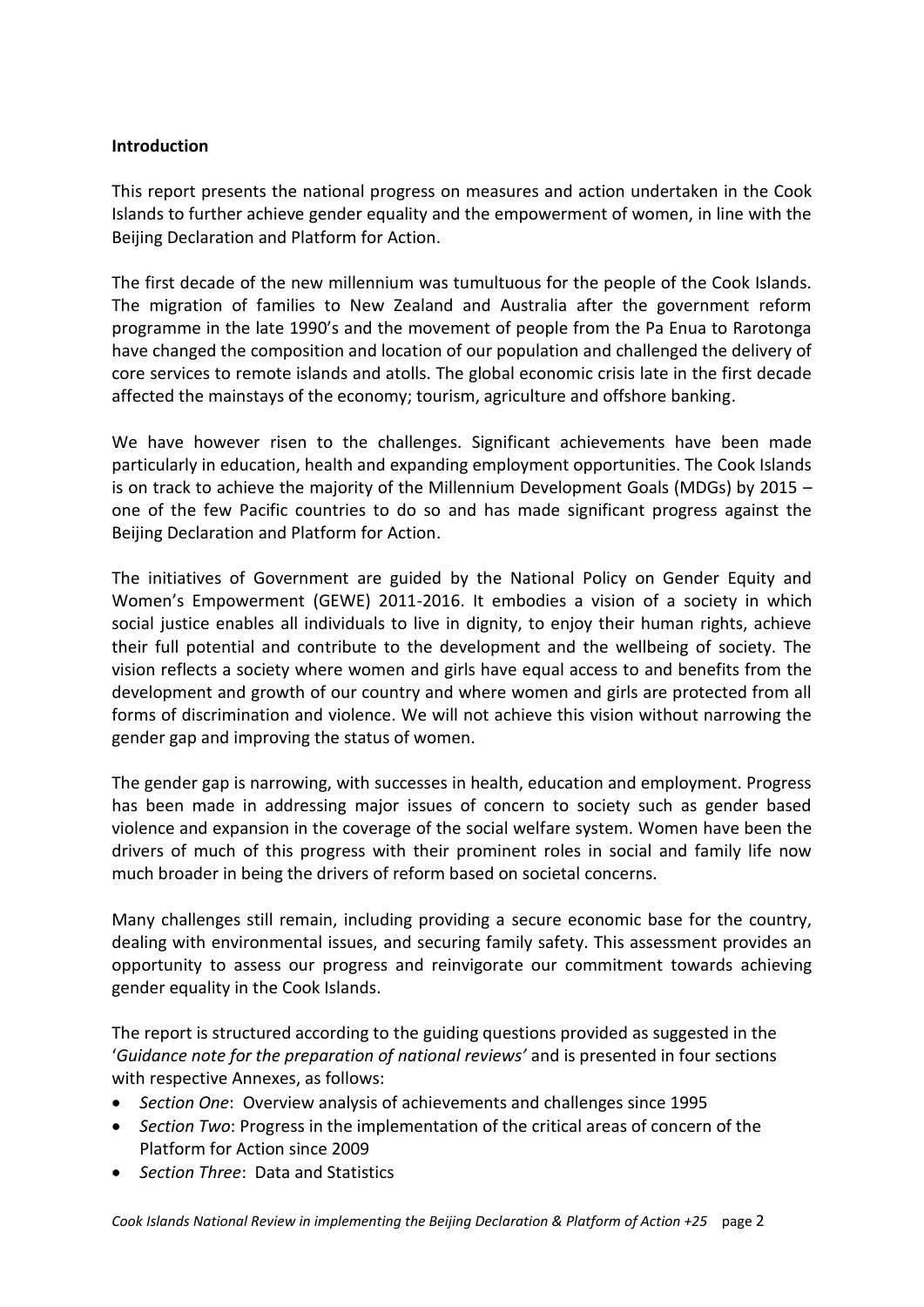# **Section One: Priorities, achievements, challenges and setbacks since Beijing 1995**

# **A) MAJOR ACHIEVEMENTS**

There have been a number of major achievements in the promotion of gender equality and the empowerment of women in the Cook Islands since the adoption of the Beijing Declaration and Platform for Action in 1995. These include:

- Increased support by the Cook Islands Government to promote gender equality and the empowerment of women in the Cook Islands against international and regional standards through adoption of the Cook Islands National Policy on Gender Equality and Women's Empowerment (2011-2016) and currently 2019 - 2024
- Significant achievement in education and health outcomes for women and girls with the Cook Islands on track to achieve the majority of the Millennium Development Goals (MDGs) by 2015 – one of the few Pacific countries to do so;
- Significant efforts targeted at addressing barriers to women's participation in the labour force, particularly in relation to employment laws, maternity protection and an increase in the access of women into senior and management positions in the public and private sectors.
- Significant efforts targeted to the reduction in violence against women and girls including the review of existing legislation and identification of improved legislative protections, greater public awareness and shift in behaviour on the non-acceptability of violence against women and girls, and the completion of a comprehensive study on the prevalence of gender based violence in the Cook Islands in 2013

#### **National Policy on Gender Equity and Women's Empowerment**

The Cook Islands Government accepts that gender equality is a prerequisite for sustainable development. Following the adoption of the Beijing Declaration and Platform for Action in 1995, the Cook Islands Government has progressively shown its commitment to be a responsible manager of social and human rights of Cook Islanders and a responsible member of the international community through the ratification of a number of human rights instruments.

At the international level, the Cook Islands has ratified the United Nations Convention on the Elimination of all forms of Discrimination Against Women in 1997, the United Nations Convention on the Rights of the Child in 1997 and the United Nations Convention on the Rights of Persons with Disabilities in 2008. Commitment was made to achieve the Millennium Development Goals, implement the Beijing Declaration and Platform of Action, and report against the International Conference on Population and Development (ICPD).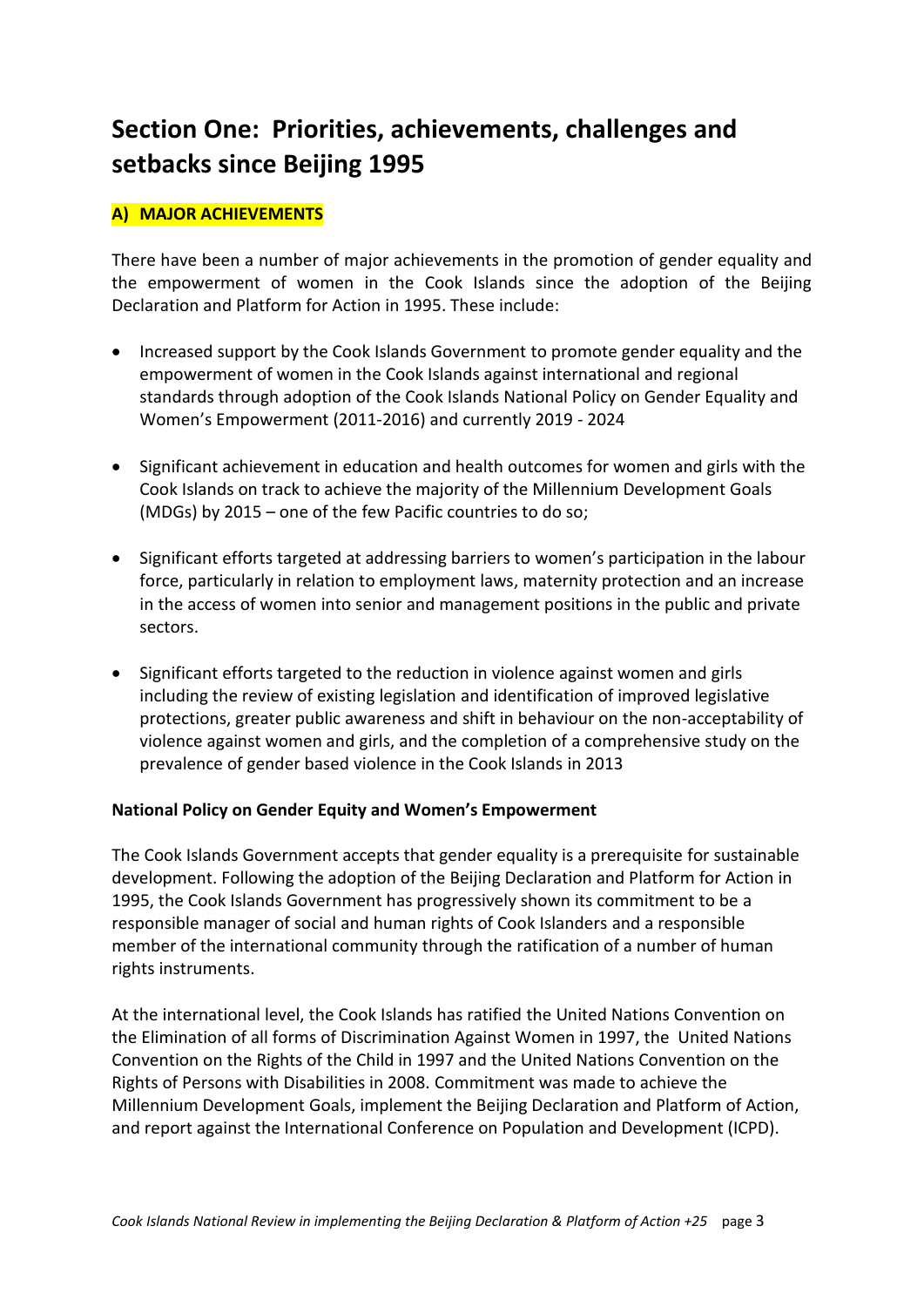The Cook Islands Government has signed on to agreements in the Pacific region such as the Pacific Platform of Action for the Advancement of Women and Gender Equality 2005-2015, adopted the Pacific Leaders Gender Equality Declaration in 2012 and the Moana Declaration in 2013.

Most recently, the Pacific leaders restated at the Third International Conference on Small Island Developing States (SIDS) in September 2014 commitment as part of a global UN process to eliminate all forms of gender-based discrimination, inequality and violence; achieve the full human rights of women; and promote women's economic empowerment and equal participation in leadership and decision making within the SAMOA Pathway.

Ultimately, achievement of these commitments must come from national action. The first Cook Islands National Policy on Women was adopted in 1995. When it was reviewed in 2010, it showed that there had been visible improvements in access to health and education and an increased involvement of women in the labour force. It also recognised that disadvantages remained in terms of women's relative restricted access to economic and political participation, generally lower pay and earning capacity, and some remaining and subtle forms of gender bias. For these reasons, the Cook Islands Government committed to a revised approach to ensure gender equality commitments are fulfilled within the core of Government's business rather than on the periphery. This required a shift from focusing solely on women's development towards a mainstreaming approach of women and men working together to address gender inequality within the nation's national development strategies and priorities.

Arising from that review, and the need to mainstream and work in a multi-sectoral approach the Cook Islands Government adopted the National Policy on Women to National Policy on Gender Equality and Women's Empowerment in 2011 to better reflect the required broad based approach. This policy identifies six priority areas to guide stakeholder efforts to build on achievement gained since 1995 and to further target areas were good outcomes were evasive.

In order to achieve gender equality in the Cook Islands and further empower women, the National policy identified six priority areas:

- 1. Gender-responsive Government's programs and policies
- 2. Equitable participation of women and men in decision-making and governance systems
- 3. Enabling environment for the full participation of women in economic development
- 4. Improved capacity of women to contribute to climate change adaptation and disaster risk reduction strategies
- 5. Improved capacity of women to address health issues
- 6. Elimination of violence against women

A five-year Strategic Plan of Action was also developed to support the implementation of the Policy with a series of outputs and key actions identified in order to achieve the outcomes. Monitoring systems such as the establishment of a National Steering Committee to monitor the progress against the plan and the establishment of six taskforces to focus on each of the priority areas but there were challenges encountered at the effectiveness of these committees.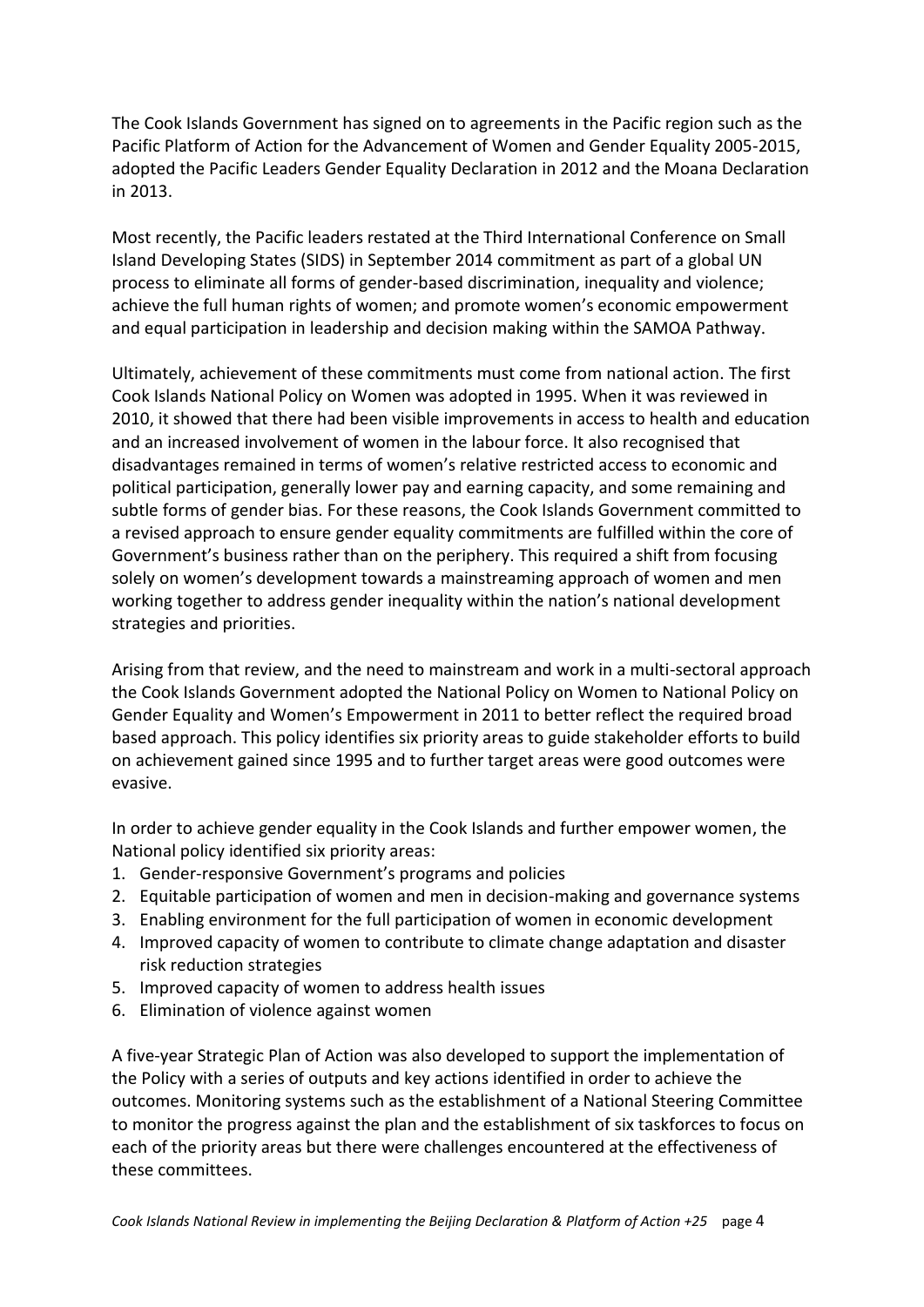The implementation of the Policy required the active involvement and contribution of the Government, nongovernment, civil society organizations and communities. Some of the outcomes, output and actions proposed in the 2011 – 2016 Policy were incorporated in key planning and budgeting processes at the national, sectoral and agency levels. The successful implementation of the monitoring and reporting framework across government systems, however, remained a key challenge of effective mainstreaming of gender issues.

#### **Review of National Policy on Gender Equality and Women's Empowerment (NPGEWE) 2011 – 2016**

During the review of the NPGEWE in 2018, it revealed some progresses towards achieving the goals set in 2011. It also highlighted areas of concern, challenges and barriers and new emerging issues that have formed the priorities in the new NPGEWE 2019-2023.

#### **1. Gender-responsive Government's programs and policies**

Gender mainstreaming into Government programs, policies and budget remains a work in progress but the endorsement of the Family Protection and Support Act in 2017 was one significant achievement for the Cook Islands as this legislation establishes protection measures for women, girls and children. Goal 9 of the Cook Islands National Sustainable Development Plan 2015 – 2020 include Accelerate Gender equality empower all women and girls, and advance the rights of youth, the elderly and disabled.

# **2. Equitable participation of women and men in decision-making and governance systems**

There have been an improved number of women who have entered leadership positions in politics, local government and high-level decision making bodies in government with 60% of the public service comprised of women. Women's representation in politics has increased since 2011 with 17% women parliamentarians with one holding a ministerial post, 14% in local governance.

# **3. Enabling environment for the full participation of women in economic development**

Cook Island families tend to combine full-time and part-time work (private of public sector) with small business and other agriculture or marine food production activities. More women operate within the informal sector, particularly in the Pa Enua, operating small business at the markets. This provides some women with the flexibility and freedom to engage in work that revolves around the immediate needs of the family, while utilizing their traditional skills and knowledge e.g. handicrafts, weaving, tivaevae. A prime source of revenue for many women living in the Pa Enua.

The labour force participation rate for women has increased steadily over the years, however significant challenges remain. Women tend to do more unpaid work than men; as primary caregivers of children, elderly, and other vulnerable people, they are responsible for 75% of all domestic duties<sup>1</sup>. This limits women in their pursuit of professional careers, promotions, or in business start-ups.

#### **4. Improved capacity of women to contribute to climate change adaptation and disaster risk reduction strategies**

 $\overline{a}$ 

<sup>1</sup>Census Report 2011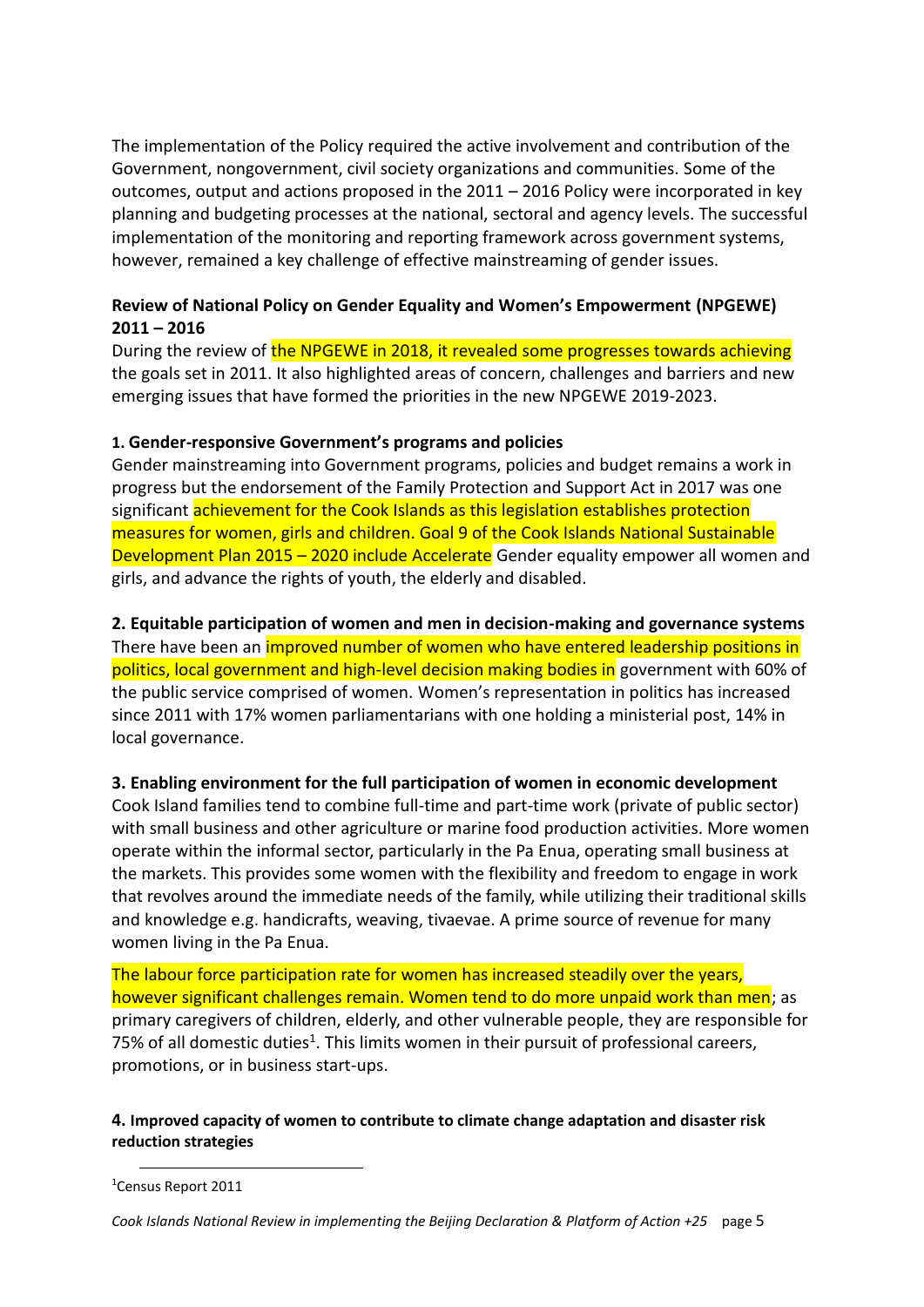Climate change and natural disaster impacts all facets of life in the Cook Islands, however these phenomena do affect men and women differently. Women, children, elderly, and people with disabilities are more vulnerable during, and after, cyclones and other natural disasters, therefore improving our resilience and preparedness must begin with them.

The 2016-2020 Joint National Action Plan II (JNAP) is a collaborative and sectoral plan that integrates climate change and disaster risk management in the Cook Islands. The guiding principles of the plan highlights the alignment to the National Sustainable Develop Plan (NSDP) and Target 13.3 of the Sustainable Development Goals. Equal participation of women and girls in policy and programme-making according to the JNAP is not specifically mentioned however it is general an agreed practice to include all members of Society especially in the Outer Islands – 'Pa Enua' as the risks is greater for these small islets given their vulnerability.

The Cook Islands has adopted the Sendai Framework for Disaster Risk Reduction and the UNFCCC objectives – in On 1 September 2016 the Cook Islands deposited its instrument of ratification of the Paris Agreement with the United Nations; numerous other international and regional obligations including the Kyoto Protocol, the Framework for Resilience Resilient Development Disaster Risk Management and Climate Change Adaptation and Mitigation, which is highlighted and incorporated into the II JNAP.

The engagement of women in the engineering, scientific and technology-related occupations that are employed in addressing the effects of climate is encouraged and of equal opportunity. This is reflected through the employment of women in key technical agencies such as the National Environment Services and Ministry of Marine Resources.

The recognition and linkage of the International agreements and Frameworks (referred to in 14.2) into National Plan development processes ensures that women and girls are not subjected to discrimination, are protected against gender-based violence in evacuation centres and adequately represented in disaster preparedness and response structures.

Strategy 9 - Human Health and Welfare of the II JNAP outlines the need for key agencies and stakeholders to develop and resource a gender-responsive contingency plan to maintain emergency medical supplies, including the special needs of vulnerable groups. The development of the contingency plan is pending.

#### **5. Improved capacity of women to address health issues**

In the Crimes Bill (Amendments to Crimes Act 1969) Subpart 2 of Part 6, abortion is decriminalized in the context of a lawful medical procedure, clause 72(1) of the Bill further defines it. Clause 72(2) provides that the age of the pregnant person and whether the pregnancy is a result of a sexual offence may be taken into account when determining whether the pregnancy would be a serious danger to the life, or physical or mental health of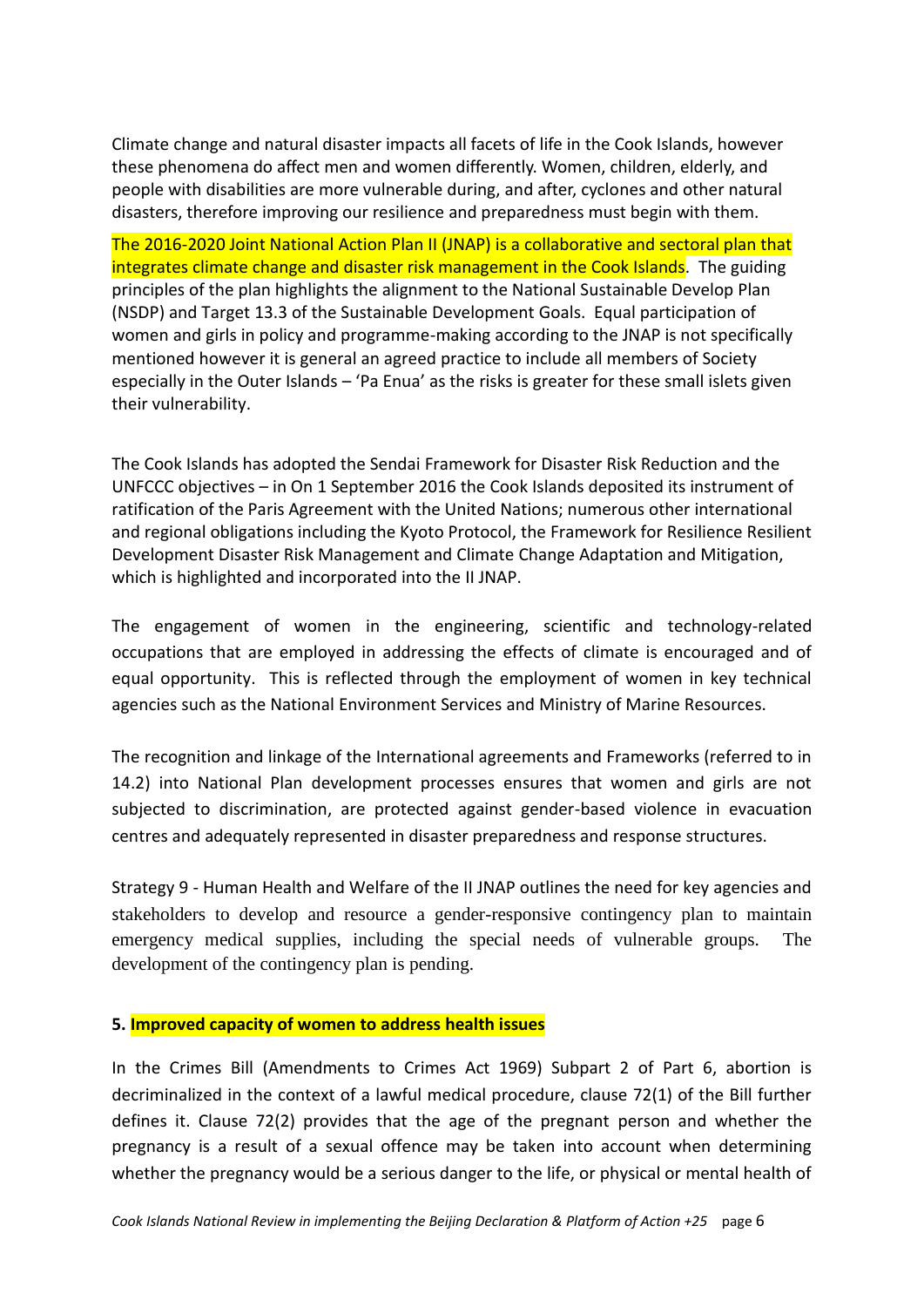the pregnant person. It will remain an offence to carry out or to procure an abortion that is not a lawful medical procedure.

The Ministry of Health is currently making a submission to the process of amendments to the Crimes Act regarding the decriminalization of abortion and this work is pending. In addition, the Cook Islands Family Welfare Association (CIFWA) has also conducted public consultations in preparation for their submission to the process since 2017.

There exists no restriction or prohibition by policy or legislation for the provision of contraception to the Cook Islands population, currently there is a process that allows for the access of contraceptive products for girls below the age of 16.

The Ministry of Health is guided by the Cook Islands Integrated National Strategic Plan for Sexual and Reproductive health by way of programs and sustained-awareness activities to ensure the delivery of high-quality age, gender and culturally appropriate risk prevention education; upskilling of health professionals, education of political and traditional leaders, and accessibility and availability of testing as means to combat issues including early pregnancies and sexually transmitted infections (STIs).

The Cook Islands Mental Health and Well-being Policy 2015 is yet to be reviewed, however the principles of the CEDAW Convention is highlighted under the Human Rights section of the overarching principles of the Policy which provides guidance into its implementation.

# **6. Elimination of violence against women**

The Family Protection and Support Act 2017 commenced on 1 December 2017. It is a comprehensive piece of legislation which addresses no fault divorce, domestic and child support, parenting arrangements, care and protection of children and domestic violence in Part 6. The purposes of Part 6 of the FPS Act are to ensure the protection of victims of domestic violence, to recognize that domestic violence in all its forms is unacceptable behavior and to prevent domestic violence. Domestic violence is defined to include economic abuse, emotional, verbal and psychological abuse and stalking. There is a regime of civil procedures for the making of protection orders, police safety orders, provisions for the service of protection orders to ensure the continued safety of victims, authorising the occupation of the family home and compensation for injuries losses and expenses. If the respondent challenges the making of the orders there is provision for evidence to be taken from the protected person at the discretion of the Court in writing, orally behind a screen, or from a different locality using technology. The Police have statutory obligations under Part 6. Applicants under Part 6 are exempt from payment of fees for proceedings. Parliament passed the Harassment Act 2017 to provide protection against violence and abuse when there is no domestic relationship.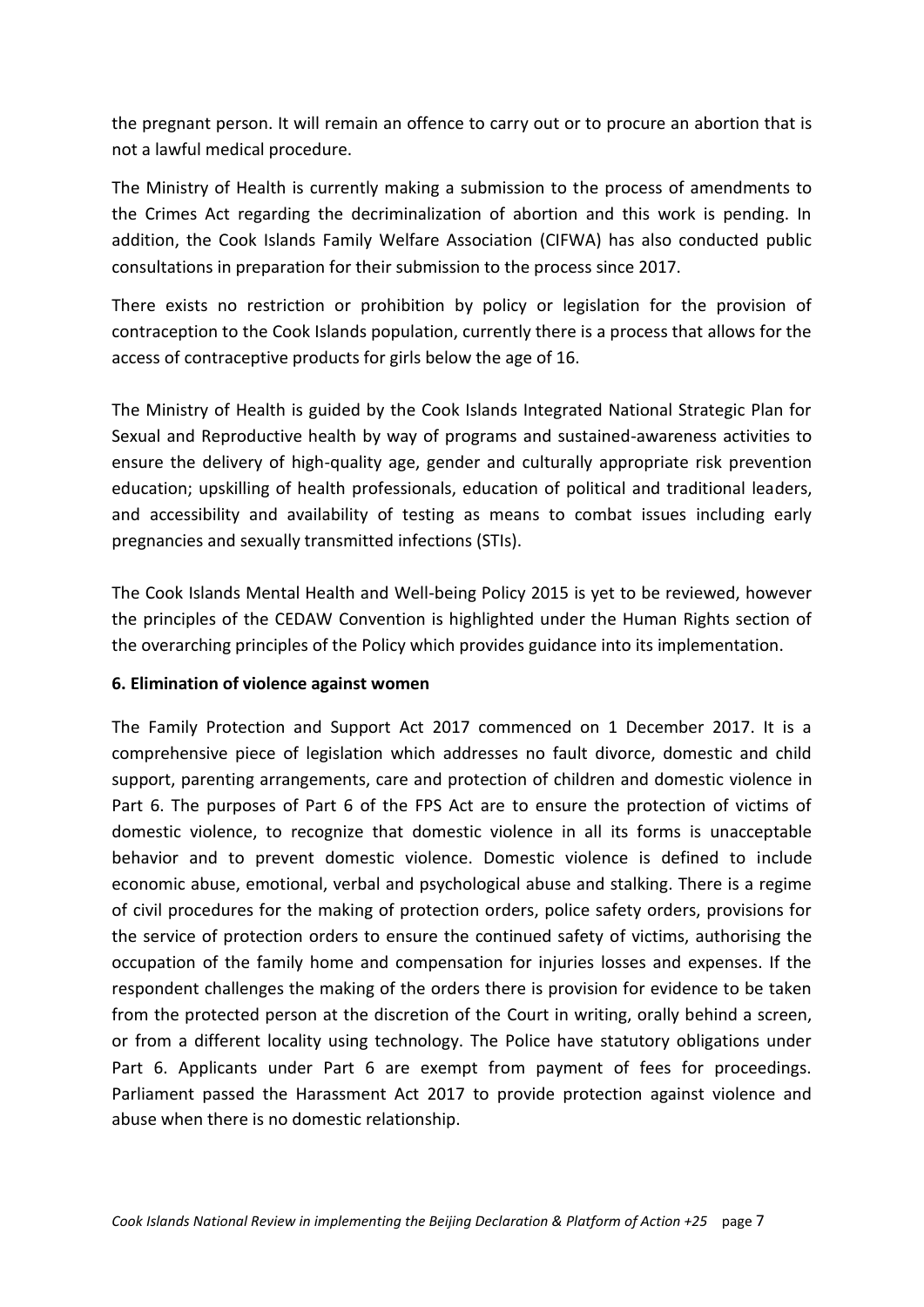The Family Protection and Support Regulations 2017 (FPS Regulations) were promulgated to commence on 1 December 2017. It provides for user friendly forms so that applicants in the outer islands in particular are able to make applications with the assistance of the Registrar in those islands because of the lack of legal advisers. It also enables applicants in Rarotonga to make applications without having to go to a lawyer and for applications to be dealt with by Justices of the Peace.

The Police have been issuing Police Safety Orders. Since 1 December 2017, Police Safety Orders were issued. A temporary protection order has been made and breached. The Police have received advice about prosecuting breaches of Police Safety Orders and protection orders.

It is too early to assess the effectiveness of Police Safety Orders and Protection Orders but anecdotally the community are relieved to have this assistance so easily accessible. The first appearance of a respondent who has breached a Temporary Protection Order will occur this week in the High Court.

# *Crimes Amendment Bill 2017*

Part 6 of the Bill provides for Crimes against the person and is non-gender specific. Subpart 2 partially decriminalizes abortion to enable abortion in certain circumstances by a medical practitioner. In Subpart 8, stalking is an offence and it may be possible to prosecute a person under clause 100(3) (k) who sexually harasses a person. Subpart 9 addresses abduction and kidnapping and specifically abduction for marriage or sexual connection. Subpart 10 deals with female genital mutilation, which although not a cultural norm in the Cook Islands, the community is concerned that the Cook Islands does not become a safe haven for people for whom such activity is acceptable.

Subpart 11 (Sexual offences) of Part 6 of the Bill provides for the offence of sexual violation which means "rape" or "unlawful sexual connection". Rape is limited to the sexual connection of a person's penis into the genitalia of a female without consent or an honest and reasonable belief in consent of the female person. Unlawful sexual connection is defined as sexual connection other than rape without the consent or an honest and reasonable belief in the consent of the person involved in the sexual connection. The rape by a husband of his wife is criminalized.

The Bill criminalizes stalking and grooming a person under 16 years old and extends to unlawful sexual activity by a Cook Islander or Cook Islands resident outside the Cook Islands with a person under 16 years old.

#### **7. Education and Health Outcomes**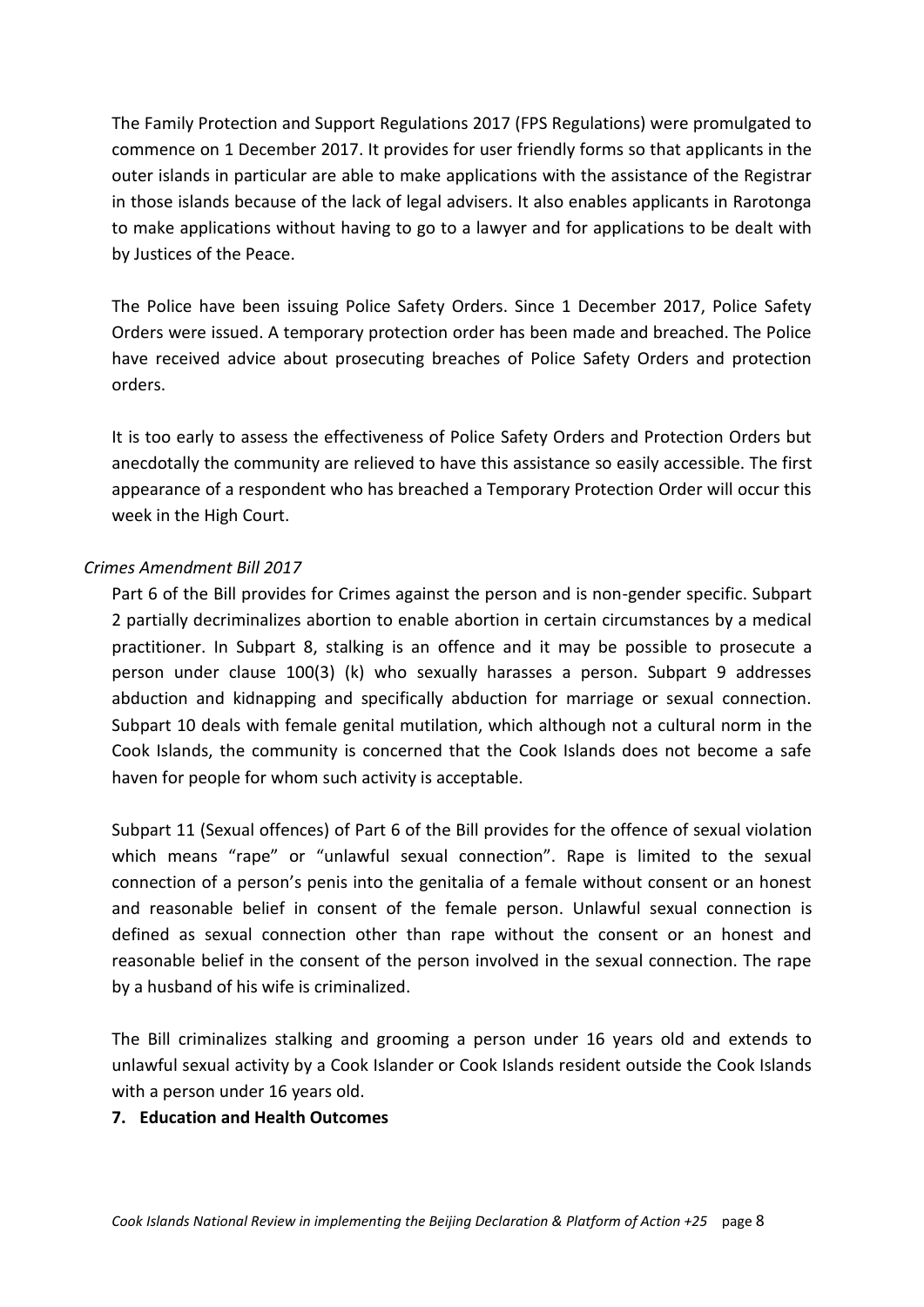Significant achievements have been in education and health. The Cook Islands is on track to achieve the majority of the Millennium Development Goals (MDGs) by 2015 – one of the few Pacific countries to do so.

Access to basic education is universal. A high proportion (over 90 per cent) of children remains in school until Year 11, or about 15 years of age. The minimum age of leaving school was increased to 16 years of age in 2012 (Education Act 2012).

Girls are achieving better results than boys. In 2011, it was found that boys were lagging behind girls in every aspect of literacy tested in the Cook Islands schools. Childhood literacy testing in the Cook Islands starts with English and Maori reading and at Year 4 where the gender gap was 13 per cent for English and 7 per cent for Maori.

At senior secondary school girls are achieving better than boys, but boys have a wider range of local training opportunities than girls. Despite better performance, the statistics show that girls are not moving into the labour force after completing schooling and more research is required to find out why this is happening in terms of their 'work readiness', the jobs available and the jobs they want to do and if remuneration doesn't meet expectations.

The overall health indicators have considerably improved in the last decades. Health care services are more accessible and the care of better quality. The Cook Islands has made great strides in reducing the maternal mortality ratio and infant mortality rate to zero and the reproductive health standards are good.

# **8. Empowering women in economic participation**

Over the past 10 years, women are increasingly active in the labour force in full- and parttime work. Two different groups of women are emerging: on the one hand some are well trained and educated career women breaking through the glass ceilings into highly skilled occupations; and on the other the majority of women work in relatively low skilled jobs in the retail and tourism sector. Both groups constantly juggle the demands of work and family responsibilities. The number of years women and men are economically active has become longer in the last 10 years, with fewer women and men retiring before age 65 years. The number of women and men in part-time work is increasing, as women and men find work to provide incomes and balance work and family life; although women still are the majority of part-time workers.

Amendments to employment relations legislation and the passing of the Employment Relations Act 2012 have had positive impacts on working conditions for women. On the 1 January 2013, the Cook Islands Government funded paid maternity leave benefiting women in the private sector commenced. Women in the public sector were already guaranteed this protection through public service policy. This payment will assist employers with the costs of allowing women employees in the private sector to take paid leave from their job(s) to recover from giving birth to a baby.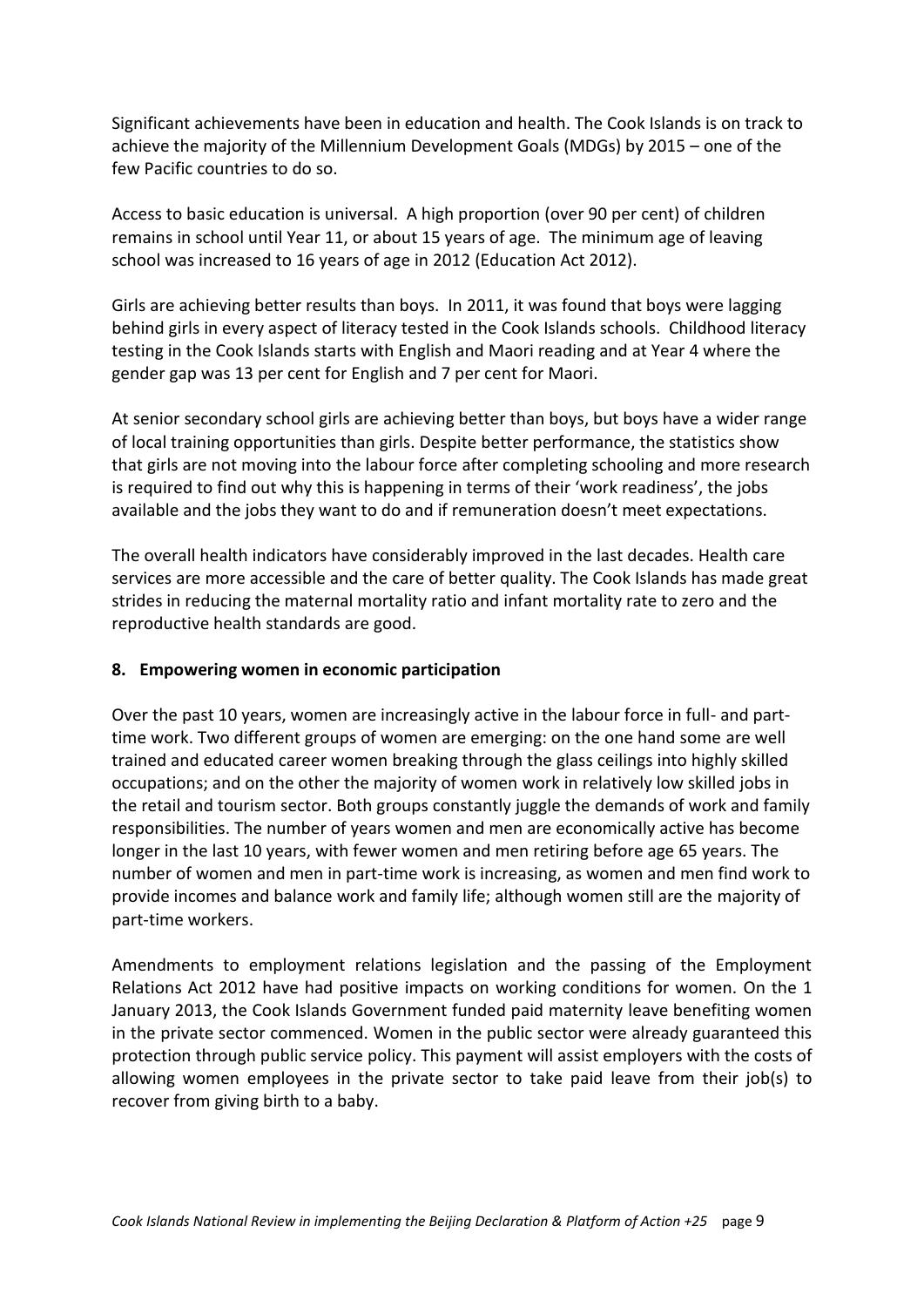Expansion in the coverage of the social welfare payments included the carer's allowances in 2008, and a significant increase in the born baby bonus on 1 November 2010 from \$300 to \$1000 on the birth of a child.

The growing number of women in non-agriculture wage is expected to increase consistently. Since the initial MDG report (2005), the percentage change has improved from 38% in 1991 to 55% in 2007. This is a 44.7% change over the last 16 years, or an average annual improvement rate of 2.8%. These figures confirm that more women are becoming selfemployed and create businesses dealing in tourism, retail, arts and other enterprises.

In 2012, two of the 14 government ministries were headed by women, two of five legislated department heads were women and half of the 10 Crown agencies were headed by women. Currently, six of the 14 government ministries are headed by women, and half of the 10 Crown agencies are headed by women. Two of the 10 Island Executive Officers are headed by women. One Island Mayor is a woman. The first female judge from New Zealand was appointed to serve in the Cook Islands High Court in 2013.The percentage of women appointees on all statutory boards and committees have currently increased.

Over the past 10 years the Census indicates that there has been a narrowing in the gender wage gap; but the gap remains. The Public Service Commission has recently completed 'job sizing' the entire public service which has highlighted the gender differences in government – not all men and women doing the same kind of work are paid the same amount.

#### **9. Efforts to address violence against women and girls**

Victims of domestic violence are predominantly women and children. Reducing violence within families and minimising its impact on women and children are long-standing priorities for the Cook Islands Government. A dedicated National Task force is established to oversee the implementation of the National Policy on Gender Equality and Empowerment of Women priority outcome on elimination of violence against women (2011-2016).

Government-led initiatives undertaken since 1995 include legislative review and amendments to promote gender equality such as the enactment of the Employment Relations Act 2012 and the development of a comprehensive civil Family Law Bill to modernise and bring together the different pieces of legislation that currently govern family law in the Cook Islands. The Family Law Bill will also increase the protection from domestic violence for women and children. Amendments of the Crimes Act 1969 are expected to be tabled in Parliament in the next sitting.

The National Policy on Gender Equality and Empowerment of Women and Strategic Plan of Action 2011-2016 includes the elimination of violence against women as one of the policy priority outcomes.

A national survey on the prevalence, causes and consequences of violence against women in the Cook Islands was conducted in 2013. The Cook Islands Ministry of Health in collaboration with the Cook Islands National Council of Women conducted a survey on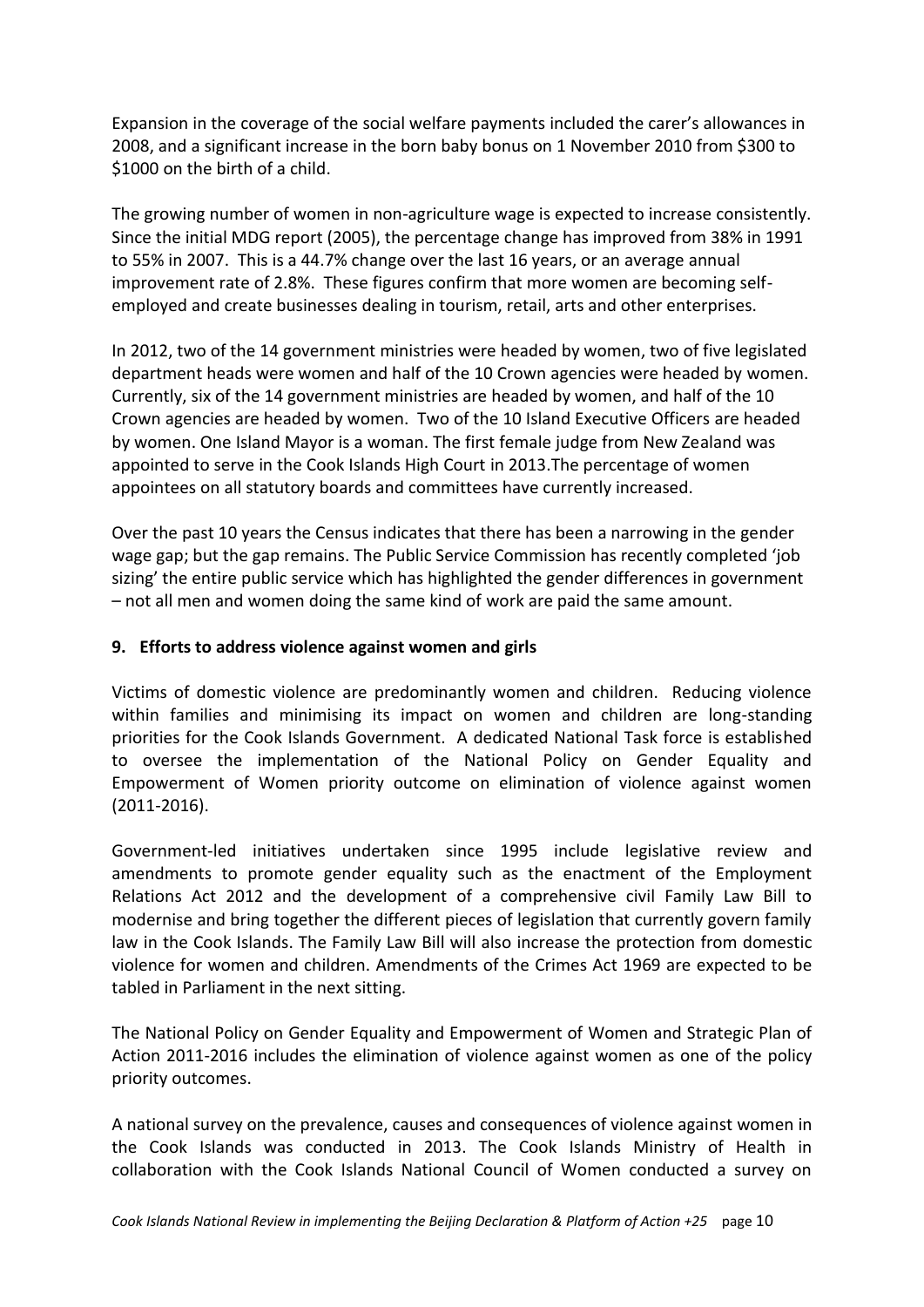Family Health and Safety in the period November 2012 to April 2013. This survey aimed to obtain reliable data on the prevalence and frequency of different types of VAW in the Cook Islands. Among other objectives, the study also sought to document the associations between partner violence with health issues and other outcomes, and to identify risk and protective factors for partner violence.

The Cook Islands Police, supported by development partners, has set up a Domestic Violence Unit in response to the increasing incidence. Also in place is a '**No Drop Policy'**, where offenders will still be processed through the court system even if the partner wishes to withdraw the charge.

Since the Domestic Violence Unit was established in 2007, police procedures for dealing with domestic violence have been revised in line with external and internal review recommendations. Training and mentoring for officers dealing with domestic violence incidents has been ongoing and sensitive to victim experiences. The number of complaints reported to the Domestic Violence Unit is increasing as awareness in the community grows that domestic violence is a crime, and although there is still a high level of underreporting and secrecy around the issue more victims are seeking assistance from the Police.

An increasing proportion of relatives and neighbours are reporting domestic violence incidents to the Police, perhaps the beginning of a shift from the perception that domestic violence is a strictly private, family matter. Advocacy, awareness and community outreach activities are paying off and more women are receiving police assistance with associated referral to counselling and other social services.

Non-government Organisation continue to play an important role, not only in raising awareness about women's human rights and the legislative measures for the elimination of violence against women, but also in supporting the mobilisation of women at the community level – especially in the outer islands. The Punanga Tauturu Inc. (PTI) has and is in the forefront of addressing the issue of domestic and sexual violence in providing support services and protection of victims.

The Rotaianga Men's support Centre was established to help men with any problems they have in their relationships with their families and in the community as an initiative to involve men as partners to stop violence against women. Their programme is based on biblical principles and their services include: mentoring, support groups for discussion about specific issues; addressing violent, abusive, angry outbursts or actions, home life skills, work skills and social skills.

# **B) MAJOR CHALLENGES**

Women of the Cook Islands have witnessed many changes in the last decades toward the improvement of their status and rights, greater access to education and employment and access to high level management positions in Government Institutions. However, there are still remaining gender inequalities that require the mobilization of all sectors of the society in order to eliminate those inequalities.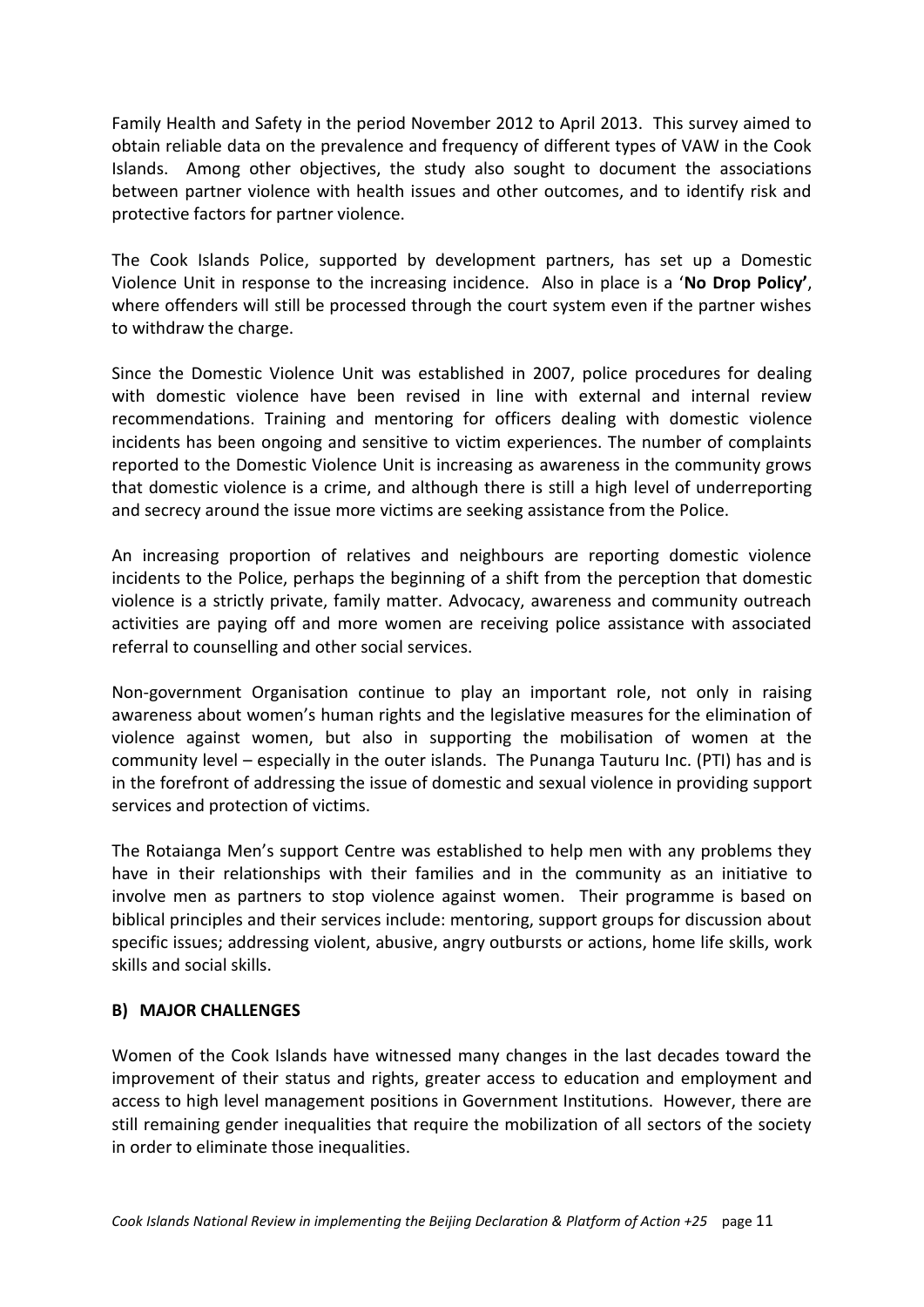The challenges which persist despite significant activity since 1995 include:

- Mainstreaming gender equality in Government's policies and programs
- Low participation of women in high level decision making and leadership, particularly at the political level
- Persistence of violence against women

# **Gender equality perspective is not effectively mainstreamed in Government's Policies and Programs**

There have been several successful initiatives to address women's issues and reduce gender inequalities in the last few decades in several sectors. However, gender equality perspective is not systematically integrated in the policies and programs of the central and local government and through the sectors.

The gender stocktake of the Government conducted in 2009-2010 reveals that gender issues are rarely discussed as development issues among government agencies and gender equality is not mainstreamed across the sectors. With the exception of the Education and Health sectors, there is little production and use of sex disaggregated data and gender analysis for guiding policy making, programs design and service delivery.

There is no effective accountability system for mainstreaming gender at the institutional and individual levels. The technical capacity to conduct gender analysis and mainstream gender is generally low in all sectors. The coordination of initiatives for addressing women's human rights is weak and collaboration with the national women machinery is very limited. The financial and human resources for mainstreaming gender are largely insufficient.

This has meant that the Gender and Development office is firstly working towards increasing capacity for gender mainstreaming of government policy makers, managers and professionals as well as its own capacity in its role of monitoring and evaluation, coordination and providing technical advice. The Gender office in the Ministry of Internal Affairs is working with development partners to assess how best to implement mainstreaming in government agencies in the Cook Islands. A cautious approach has been adopted being mindful of lessons learnt when the capacity of government agencies to mainstream gender and develop gender sensitive policies and analysis is not in place before mainstreaming is introduced

#### **Low participation of women in high level decision making and leadership**

Traditional gender stereotypes inhibit gender equality and the empowerment of women in all the critical areas of the Beijing Platform for Action. Gender stereotypes limit the developments and the achievements that women and men can accomplish in all the social, economic and political spheres of society, since through gender stereotypes, rigid stereotypes are assigned to women and men. Hence the participation of women, or men, in areas that are typically dominated by a particular gender, many limited.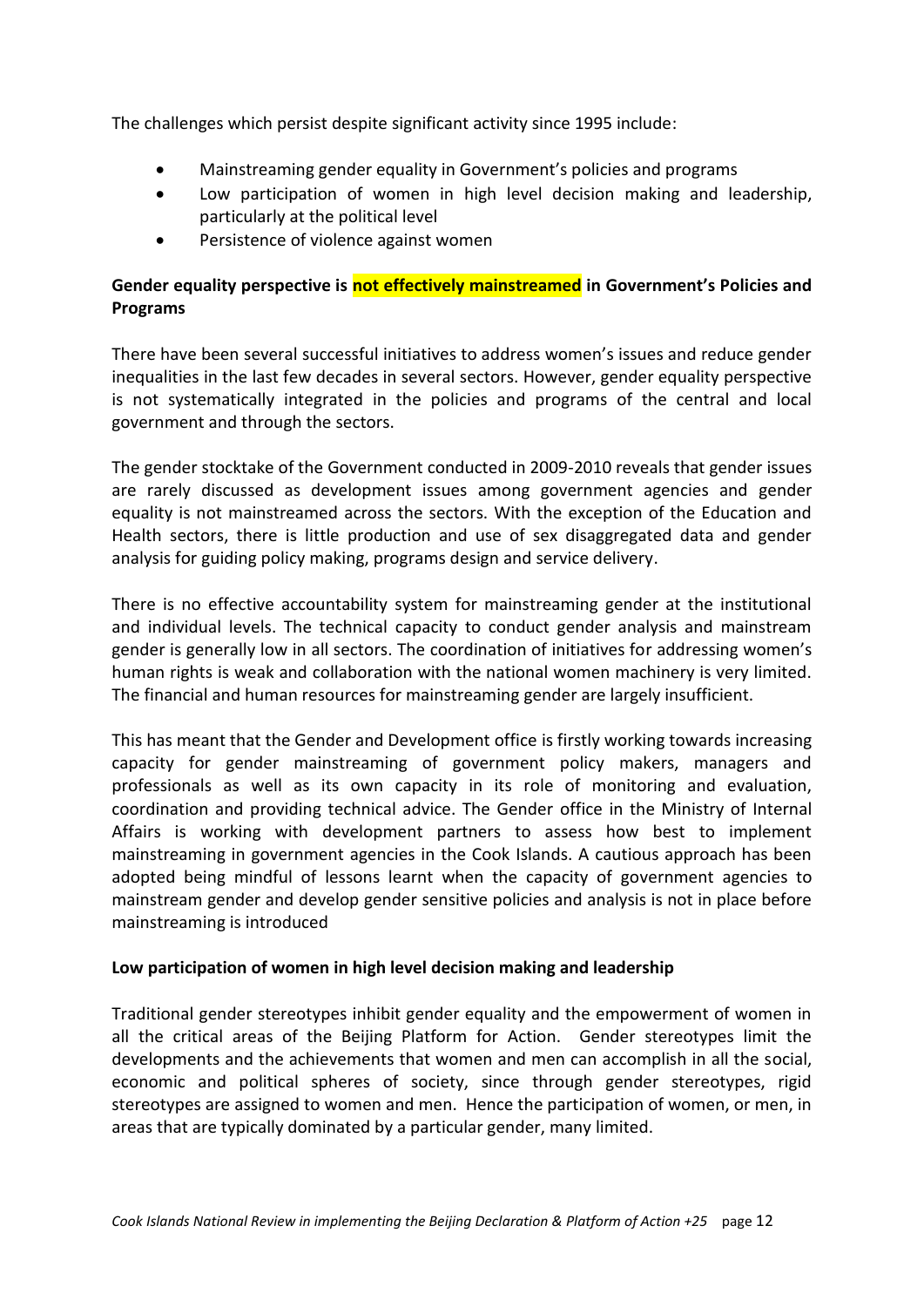Public governance is one of the arenas where inequality between men and women is highly visible. Limited female participation in structures of governance where key policy decisions are made and resource allocations decided often has a negative impact on women's political, economic and social opportunities.

There were a record of candidates in the 2010 general election but there was low representation of women. Ten women stood for the national election compared with 60 men, 86 per cent of the candidates were men. This means that 38 per cent of men standing were elected compared to 10 per cent of women.

Currently, in Parliament there are four women Member of Parliaments out of twenty four seats. The Speaker of Parliament has been appointed by the Government to a person outside of the legislature and is a women, thus raising representation of women in Parliament to five of twenty five (20%).

The difficulties of combining family life, work life and politics remain a severe obstacle to women seeking political office. Among the political challenges that women face, the prevalence of the "masculine model" of political life and lack of party support feature prominently. In particular, the barriers to the political participation of women at the local level may be related to lack of community support, lack of family co-responsibility within households to release women from unpaid household work, little recognition and legitimacy allocated to their contribution within public power spheres, and the lack of economic resources to pursue a candidature.

#### **Persistence of violence against women**

The 2014 Cook Islands Family Health and Safety Survey key findings reports that:

- Nearly one in three ever-partnered women (32%) in the Cook Islands has ever experienced physical and/or sexual violence by an intimate partner.
- Almost 30% of women have ever experienced physical partner violence. The most common acts of physical violence reported were being 'slapped or having something thrown at her' and being 'pushed and shoved'.
- Slightly over 13% of women have ever experienced sexual partner violence, including forced sexual intercourse; being afraid to say no to sexual intercourse because of what partner might do; and being forced to perform degrading or humiliating sexual acts.
- By region, 44% of women in the Southern Group, 27% in Rarotonga, and 23% in the Northern Group reported experiencing physical and/or sexual partner violence at some point in their lives.

Reducing violence within families and its impact on women and children continues to be a priority for the Government and the non-government sector. Continuing work to improve the data collections, a national coordination's mechanisms need to be in place and strengthen capacity of service providers to work in partnerships with a wide range of stakeholders.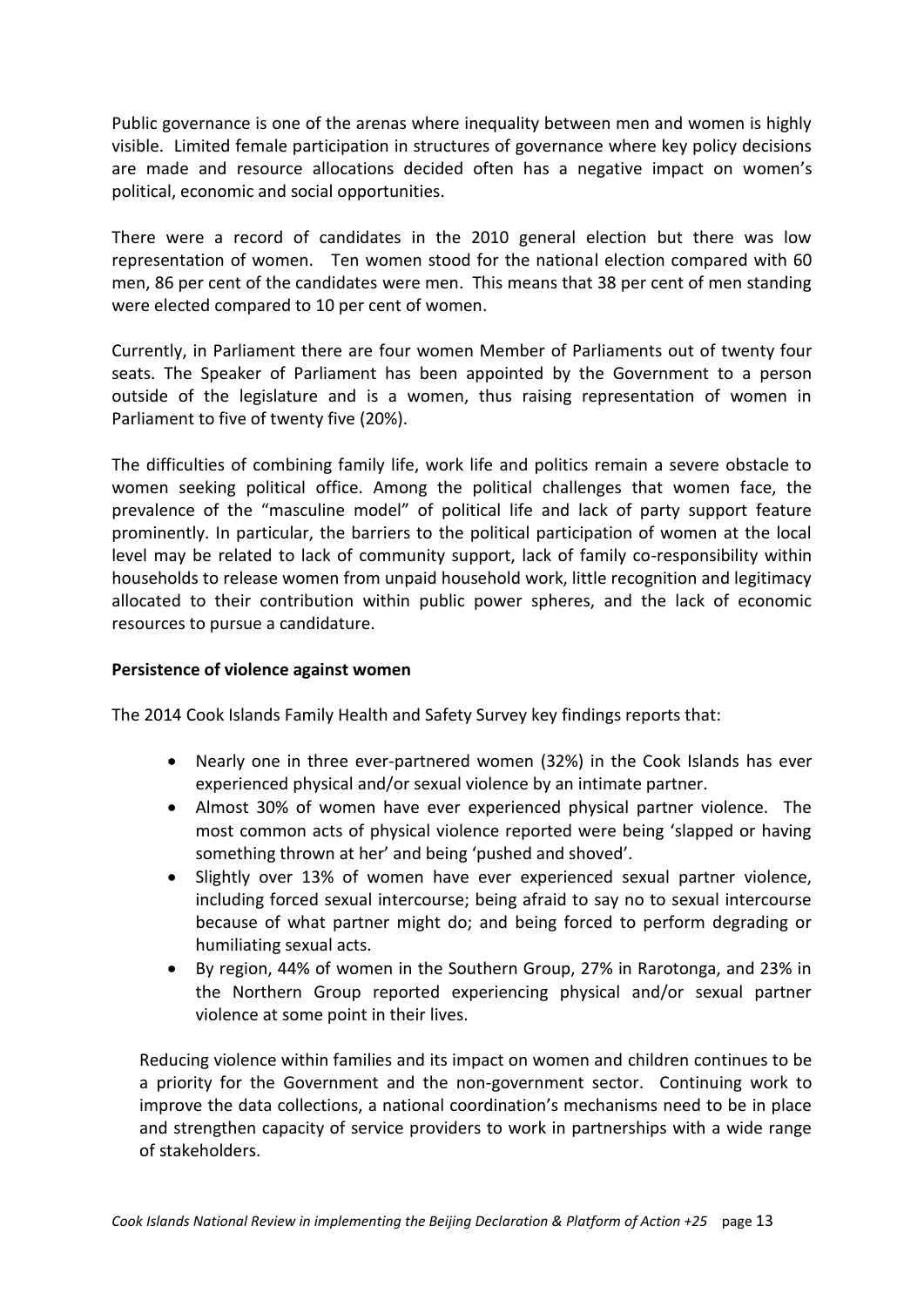# **C) MAJOR SETBACKS**

The 1996 and 2001 government restructuring and economic reforms resulted in many families emigrating to New Zealand and Australia. The effect of out migration is noticeable in 30 – 39 year age group for both males and females. Cook Islands population is getting older, with women making up 5 per cent of the 9 per cent of people aged 65 years and over in 2011 compared with 3 per cent for both sexes in 2001.

In recent years Government has been bringing families back through an incentive based resettlement programme and this, combined with an expanding range of economic opportunities in the Cook Islands seems to have slowed up the population loss through migration.

# **D) ADVERSE CONSTITUTIONAL, LEGISLATIVE AND LEGAL DEVELOPMENTS**

Delays in the passage of the Family Law Bill and Crimes Act Amendments have resulted in slower progress against commitments made in the National Policy on Gender Equity and Women's Empowerment. Fortunately, the Family Protection and Support Act enacted in 2017 and its enforcement, has helped minimise the domestic violences faced by women and girls.

#### **E) SHARE OF THE NATIONAL BUDGET**

In the absence of gender analysis, it is not possible to identify the true allocation of the Cook Islands national budget towards gender equality and women's empowerment, which is responsibility shared across ministries. It is also difficult to identify the true allocation of the benefits gained by gender from the National Budget expenditure.

While not a true reflection of the budget allocated to gender equality and women's empowerment, funding allocated to the Gender office of the Ministry of Internal Affairs is identifiable. In fiscal 2013/2014, the Gender office, one of ten divisions in the Ministry of Internal Affairs, was allocated a budget provision of NZ\$77,427 (just under 10% of the total Ministry budget). The budget covers two full time positions and operational costs.

In addition, the Gender offcie received various donor funded initiatives and projects between 2009 and 2013 which include UNDP funds, towards the development of the Family Law Bill worth \$100,000 (2009-2014); UN Women funds towards the consultancy of writing the government CEDAW periodical report worth \$16,000 (2010-2012); UNFPA funds towards the production of IEC materials to promote the findings from the Family Health & Safety Study worth \$9,000 (2014); Australia Government funding on a gender project to eliminate violence against women and economic empowerment of women worth \$455,000 over three years (2013/2014) and 2016-2018

Efforts to enhance national capacity in relation to gender responsive budgeting has been challenging and reflect the difficulties of mainstreaming gender across Government responsibilities. Various government officials in planning and finance have had the opportunities to participate in regional training workshops on how to conduct gender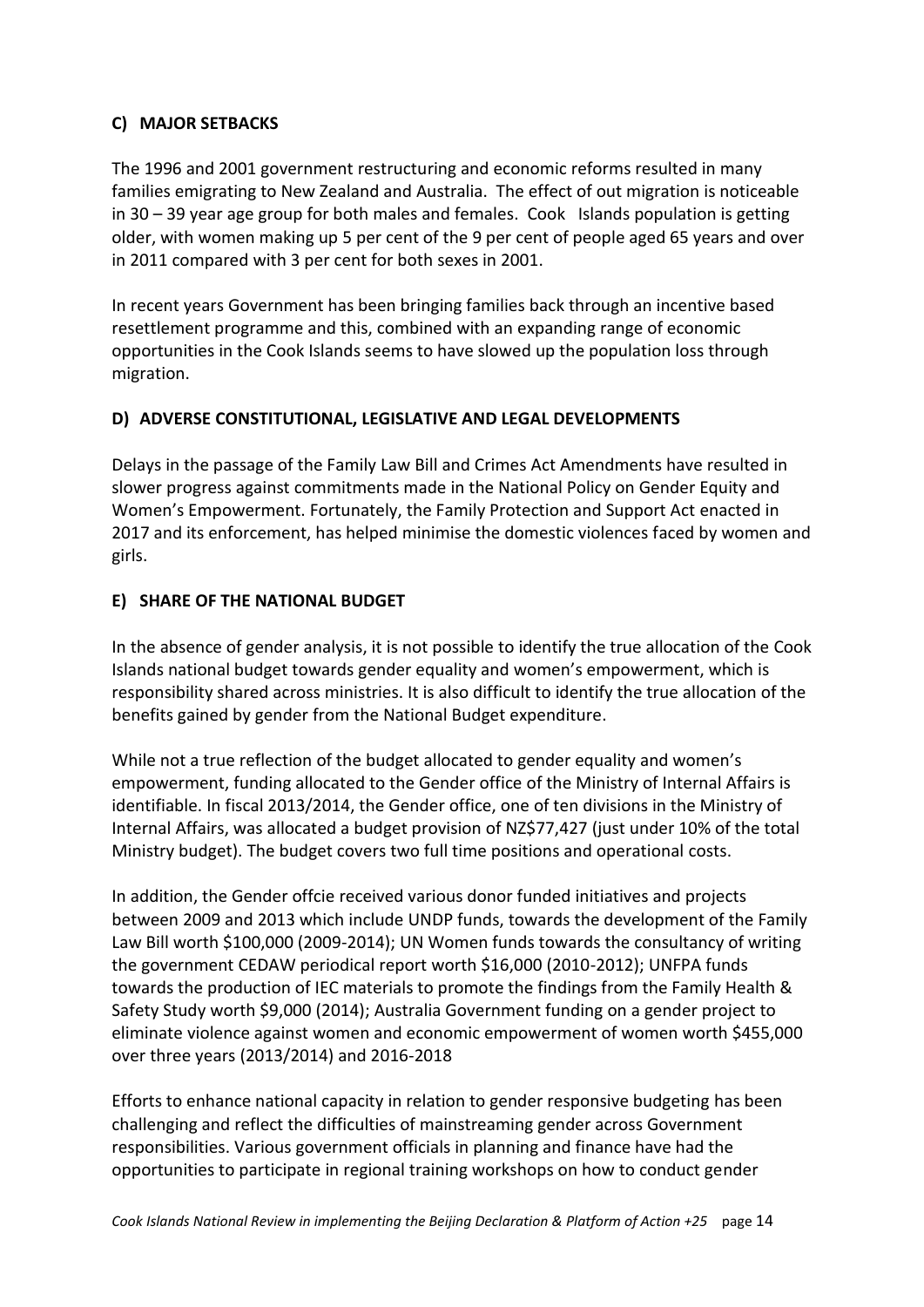responsive budgeting in the national budget process. Further technical assistant is required. As a mainstreaming issue, this remains a major challenge.

# **F) MECHANISMS FOR CIVIL SOCIETY DIALOGUE**

The task force and working committees established for the monitoring of the implementation of the National Policy on Gender Equality and Women's Empowerment and the five year strategic action plan 2011-2016 provides the mechanism for structured and regular dialogue between Government and civil society on matters related to policy, programmes, projects and legislations.

There have been quarterly stakeholder meetings on international gender issues through a caucus forum to provide dialogue opportunities between Government and civil society on matters related to presentations and participation in regional and international conferences or meeting on women's human rights and equality matters. These have not been held in recent years and should be revived.

A National Biennial Women's Conference held every two years is a joint coordination effort between the National Council of Women and the Gender Division of the Ministry of Internal Affairs. This conference reviews national and islands work plans in relations to gender equality and women's empowerment.

Despite not having a formal mechanism in place to report against progress on the Beijing Platform of Action, or other international commitments, the Gender office has a good working relationship with non-governmental organisations, including civil society organisations, women's organisations, faith based organisation and the private sector.

The Gender offcie consults with these organisations when formulating and/or implementing initiatives or measures that further promote gender equality in line with the Beijing Declaration and Platform for Action as reporting requirements fall due. It also partners with various organisations when carrying out specific initiatives to enhance the effectiveness and efficiency of such measures through the sharing of expertise and knowledge on equal treatment or on particular areas in which these organisations work.

# **G) SHARING OF KNOWLEDGE AND EXPERIENCE ON MONITORING AND IMPLEMENTATION**

As one of the key players in promoting gender equality and women's empowerment, the Gender office regularly engages with relevant stakeholders, and in so doing, keeps them updated with information on development in relation to equality, and on a regular basis and other information disseminate through various media, website, updates on equality and on initiatives carried out by the Gender office through social media and meetings with stakeholders when appropriate.

Through such efforts, the Gender office not only seeks to share and disseminate information on equality, but to also acquire further knowledge on current developments and needs at local and island levels. Such cooperation is valued by the Gender office since, apart from further awareness on equality, the Gender office is also better able to understand the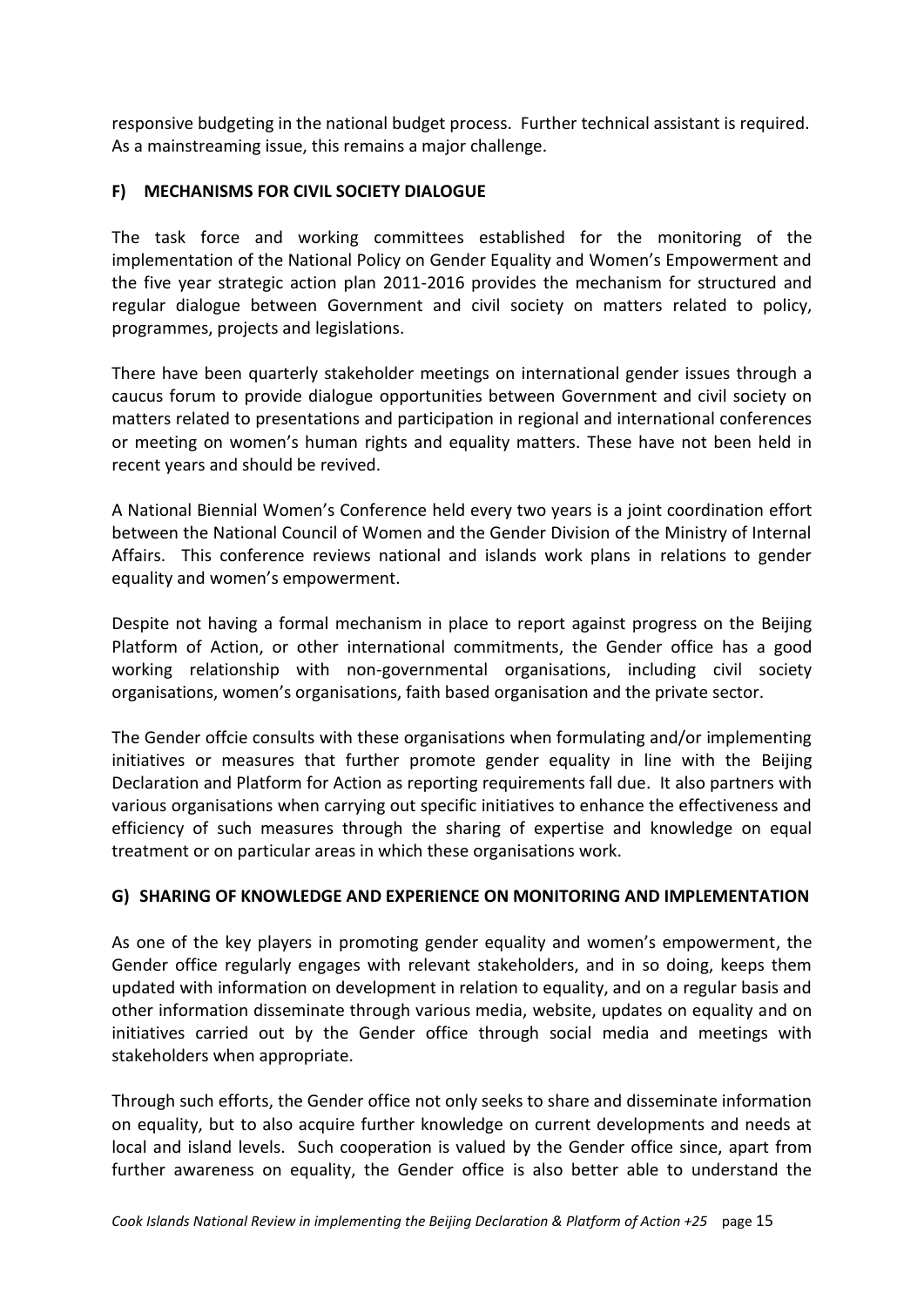challenges that need to be addressed in order to enhance gender equality, and to develop and implement initiatives to further safeguard gender equality.

As expected under the National Policy, better sharing of knowledge on monitoring and implementation of initiatives to progress achievement against the Beijing Plan of Action would act as an important catalyst to spread ownership and accountability of the objectives across partners.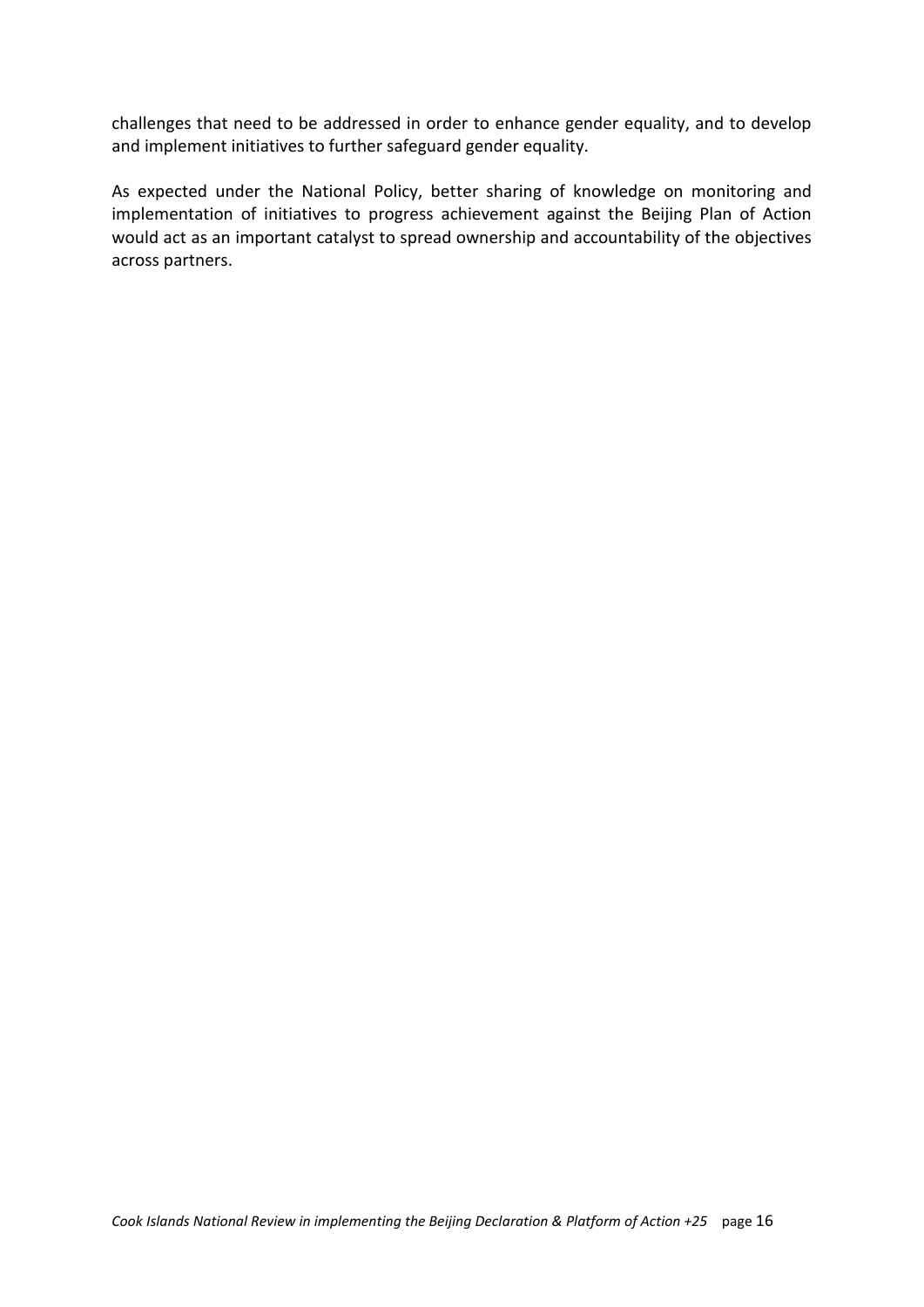# **Section Two: Progress in the implementation of the critical Areas of Concern of the Platform for Action**

# **Critical Area A: Women and Poverty**

The Millennium Development Goals progress reports for 2005 and 2010 state that there is no extreme poverty in the Cook Islands; however the data indicate that there is a large proportion of the rural population heavily reliant on subsistence to meet their basic needs and a proportion of the urban population which depend on social welfare benefits to make ends meet. This is evident in the poverty indicators derived from the Household Income and Expenditure Survey (HIES) of 2005-06, the Census data on the incomes of persons aged 15 years and over and social welfare payments made.

Three regions were used for poverty analysis of the HIES data – Rarotonga, Southern Group and Northern Group. The poverty line for Rarotonga was NZ\$117.95, in the Southern Group it was NZ\$74.91 and NZ\$49.23 for the Northern Group. This variation in the poverty lines shows the lower price values of subsistence food production in the rural areas, notably the north, the size and scope of the 'cash' or 'formal' economy in Rarotonga compared to the rural islands where it is not possible to purchase the range of goods and services as it is in Rarotonga.

Applying these poverty lines to the data and looking at the sex of the household head shows that the sex of the head of household is not a good indicator of in poverty in Rarotonga, and to a lesser extent in the Southern Group. In Rarotonga 18% of the households headed by women were below the poverty line, compared with 24% of the households headed by males.

An analysis of the relative distribution of household income by the sex of the household head from 2005-06 showed that female headed households are living very closely to the poverty lines. In Rarotonga 27% of households were headed by women, but households headed by women made up 32% of the households in the lowest 20% of household expenditure in Rarotonga. This means that about three out of every 10 of the lowest spending households in Rarotonga had a female household head, and one in four had a female head in the Southern Group (25%).

The Cook Islands Government through the Ministry of Internal Affairs, Welfare Division is responsible for providing a safety net for people in need through the administration of the Welfare Act 1989. Additional assistance is provided to vulnerable people through home visits, special assistance projects, caregivers' allowances and grants to service providers including civil society organisations.

Under the government funded social welfare system includes transfer payments in the form of: Child benefits; Destitute and Infirmed payments; Carer's allowance; Pension power subsidy; and a one-off baby bonus payment of \$1,000 is provided to mothers on the birth of a child.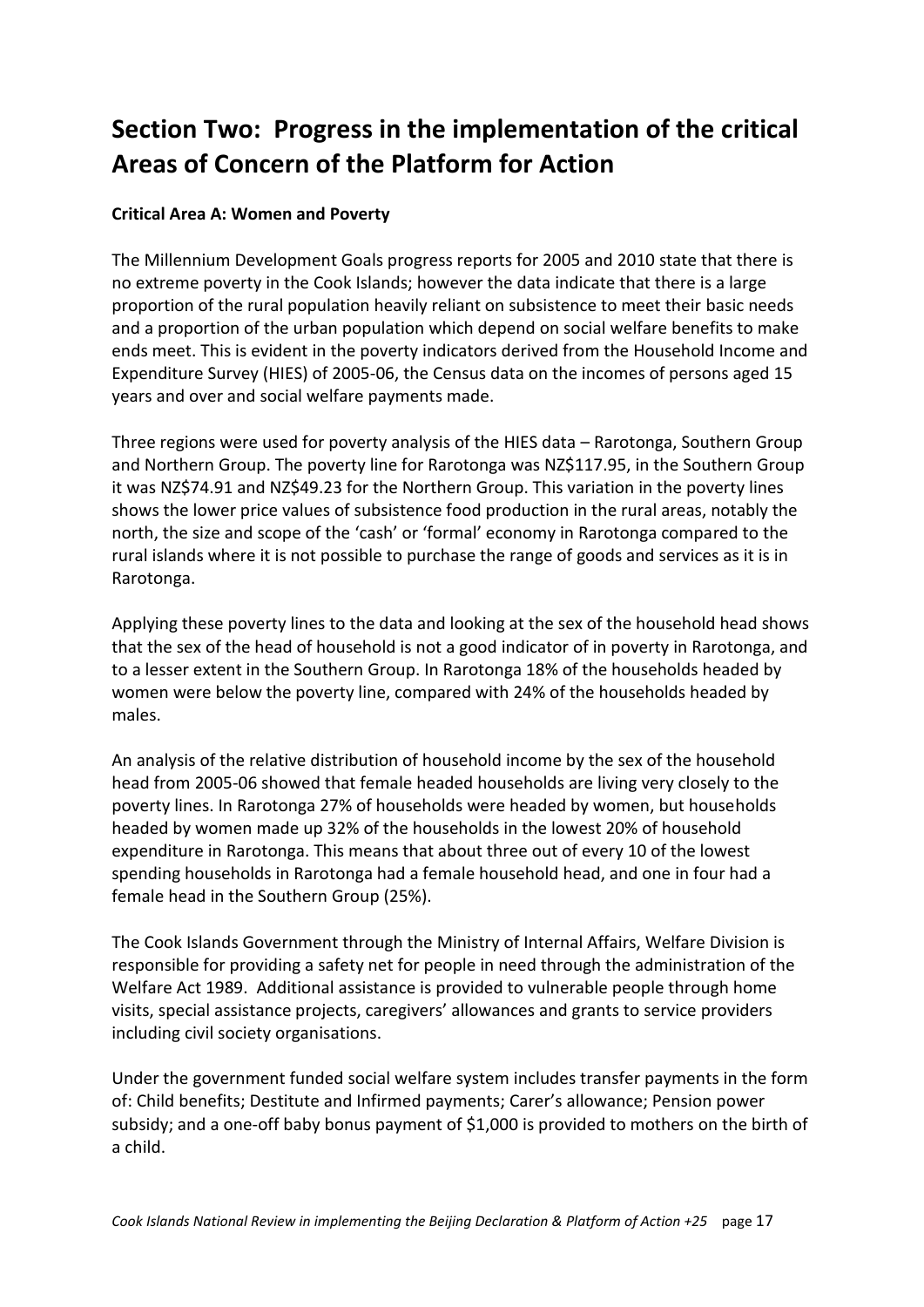#### **Critical Area B: Education and Training of Women**

Access to basic education is good. A high proportion (over 90 per cent) of children is in school until Year 11, or about 15 years of age. The minimum age of leaving school is 16 years of age (Education Act 2012).

Girls are achieving better results than boys. In 2011, it was found that boys were lagging behind girls in every aspect of literacy tested in the Cook Islands schools. Childhood literacy testing in the Cook Islands starts with English and Maori reading and at Year 4 where the gender gap was 13 per cent for English and 7 per cent for Maori.

At senior secondary school girls are achieving better than boys, but boys have a wider range of local training opportunities than girls. The Ministry of Education is committed to extending the range of alternative learning programmes to increase retention, particularly of boys with stronger links between junior secondary school and alternative learning pathways through TVET or senior secondary level.

The Ministry of Education faces a considerable challenge in improving the gender balance of its early childhood education and primary school teachers, and to a lesser extent at secondary level. Strategies to increase the number of male teachers at all levels of education can only be developed when the underlying reasons that teaching is not considered to be a 'male' occupation are identified.

#### **Critical Area C: Women and Health**

The overall health indicators have considerably improved in the last decades. Health care services are more accessible and the care of better quality. The Cook Islands Government in partnership with Civil Society and NGO has made great strides in reducing the maternal mortality ratio and infant mortality rate and the reproductive health standards are good.

There has been no case of maternal mortality since 1993. The infant mortality rate (IMR) was 7.1 per 1000 live births in 2009; mostly caused by extreme birth, the country's expanded programme on immunisation achieves very high rates of coverage, with 100 per cent coverage in 2011. The IMR has been estimated at an average of 10.2 per the period 2001-2012; for males and 7.0 for females. This is an improvement from the shorter period 1996-2001 where the IMR was estimated at 21 and for the period 2001-2006 estimate of 14.

The 2012 Cook Islands Ministry of Health Statistical Bulletin show the prevalence of contraceptive use is approximately 44 per cent. However, the adolescent fertility rate is as high as 68 births for 1000 women amongst women aged between 15 to 19 years. In addition, concern remains in the consistent prevalence of STI's among our young men and women which reach 46 per cent.

Women's enjoyment of their reproductive rights needs improvements. Amendments have been made to the existing Ministry of Health consent form for sterilization which requires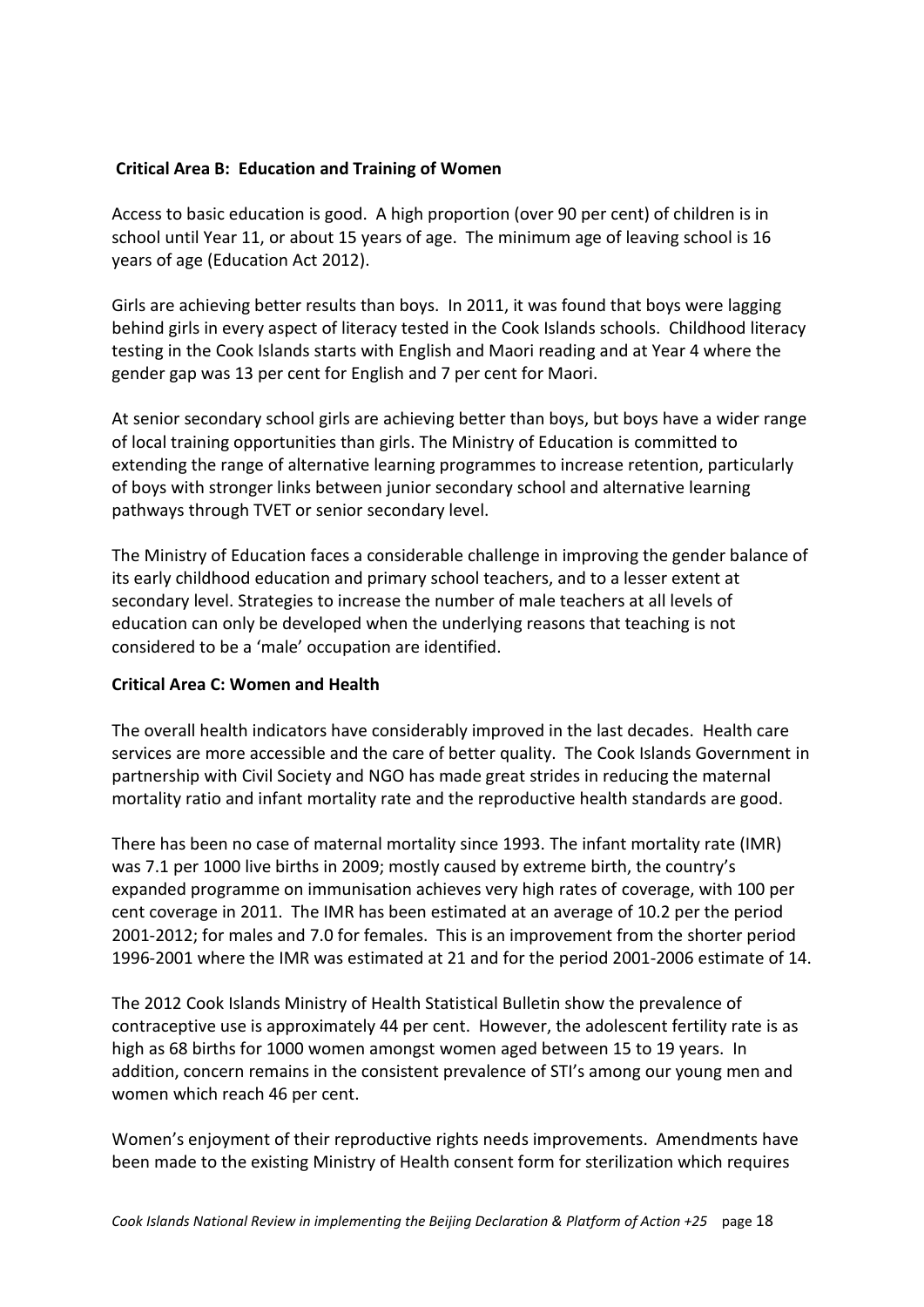clients' consent and signature, however, an ongoing issue is the actual practice of some Health Officials who still insist that the husband's approval is required.

#### **Critical Area D: Violence against Women**

The elimination of violence against women is the sixth outcome priority of the National Policy on Gender Equality and Women's Empowerment. Ongoing initiatives includes awareness raising about women's human rights, review of the legislation and current services; building capacity to respond to the needs and protect the victims, particularly in the outer islands and involving men as partners to stop violence against women.

Violence against women is an extreme manifestation of gender inequality and the power differences that exist between men and women. The Cook Islands Family Health and Safety Study undertaken in 2013 (not yet published) has provided comprehensive statistics on the prevalence of violence against women in terms of the magnitude, patterns, and forms of violence, attitudes towards violence, the impact of violence on women and families, and women's responses to domestic violence. The most widespread forms of violence against women are intimate partner violence and domestic violence in general.

Physical violence against women and girls perpetrated by men other than intimate partners is widespread, mostly by immediate family members, but not enough is known about whether this physical violence is a result of gender norms or because this is the prevalent form of discipline for both girls and boys by both males and females (although mothers or stepmothers are the most common perpetrators).

Regardless, physical violence is not an acceptable form of discipline. This norm is changing: the 2012 Education Act bans any use of corporal punishment by staff towards students in education institutions. In addition, the issue of corporal punishment in the home is included in the Crimes Act Review policy paper; however it is not clear whether this will be included in the revision as the draft for the Revised Crime Acts is not yet available.

Since the Domestic Violence Unit was established in 2007, police procedures for dealing with domestic violence have been revised in line with external and internal review recommendations. Training and mentoring for officers dealing with domestic violence incidents has been ongoing and sensitive to victim experiences. The number of complaints reported to the Domestic Violence Unit is increasing as awareness in the community grows that domestic violence is a crime, and although there is still a high level of underreporting and secrecy around the issue more victims are seeking assistance from the Police. An increasing proportion of relatives and neighbours are reporting domestic violence incidents to the Police, perhaps the beginning of a shift from the perception that domestic violence is a strictly private, family matter. Advocacy, awareness and community outreach activities are paying off and more women are receiving police assistance with associated referral to counselling and other social services.

The Family Protection and Support Act encompasses violence against women and most specifically, domestic violence; as well as a range of sections to protect the human rights of women, children, victims and survivors. The Act covers settlement of affairs for marriage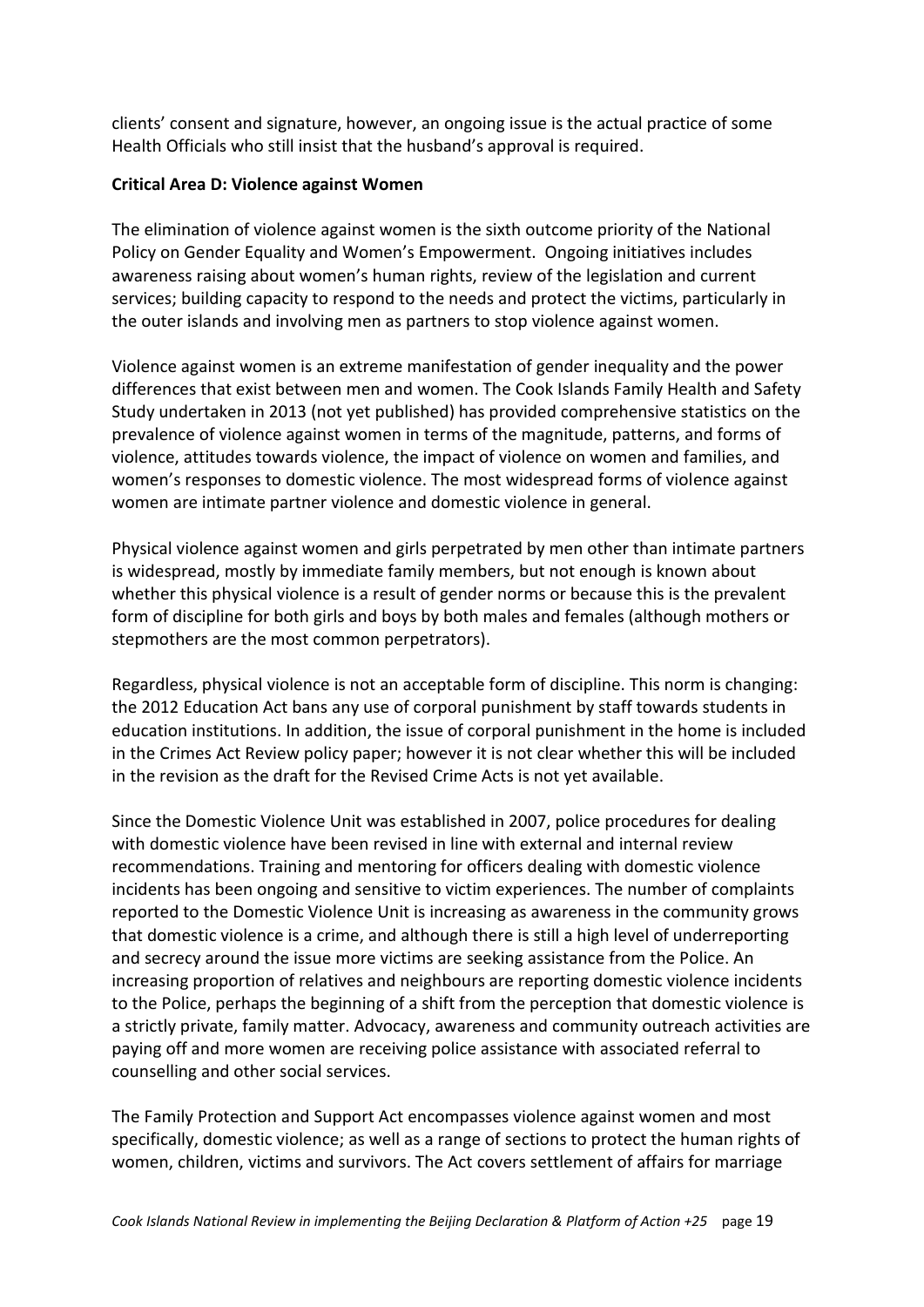and de facto relationship dissolution; duties and responsibilities of parents relating to the care, protection, welfare, best interests, and development of children; procedures for resolution of issues regarding family relations through negotiation and agreement; and the safety and protection of adults and children in domestic relationships. The Family Act was developed according to 'progressive realisation' principles and obligations of the Cook Islands as a signatory to CEDAW, CRC and CRPD.

#### **Critical Area E: Women and Armed Conflict**

In 2007, the Cook Islands withdrew the reservation made in relation to the Convention on the Elimination of all forms of Discrimination Against Women (CEDAW) to Article 11(2)(b) regarding women's recruitment into or service in the Armed Forces and law enforcement agencies 'in situations involving violence or threats of violence.'

The Cook Islands do not have a defence force. However, through the support and financial assistances of the Australia and New Zealand Government, the Cook Islands Police involvement in regional peacekeeping activities began in 2001. Since the establishment of the Regional Assistance Mission to the Solomon Islands (RAMSI) in 2003, nearly 22 Cook Islands Police personnel, 18 male and 4 female have had the opportunity to participate and be trained in armed conflict situation and serve up to nine months per mission assignments for RAMSI.

This reflects the Cook Islands Government compliances to CEDAW and implementation of BPA and of the Resolution 1325 to appropriate representation of female in the police force in peacekeeping missions.

#### **Critical Area F: Women and the Economy**

An enabling environment for the full participation of women in economic development is the third outcome priority of the National Policy on Gender Equality and Women's Empowerment. This will require the identification of new livelihood options and economic opportunities for women, building the business management and marketing capacity of entrepreneurs, facilitating access to markets for outer islands, adopting legislation on paid maternity leave for all working women, encouraging the establishment of measures to support working parents and breastfeeding mothers, promote the development of infrastructure and access to technologies to reduce women's workload, ensure economic development strategies are gender responsive so that both women and men contribute to and benefit from the economic development of the country.

Over the past 10 years, women are increasingly active in the labour force in full- and parttime work. Two different groups of women are emerging: on the one hand some are well trained and educated career women breaking through the glass ceilings into highly skilled occupations; and on the other the majority of women work in relatively low skilled jobs in the retail and tourism sector. Both groups constantly juggle the demands of work and family responsibilities.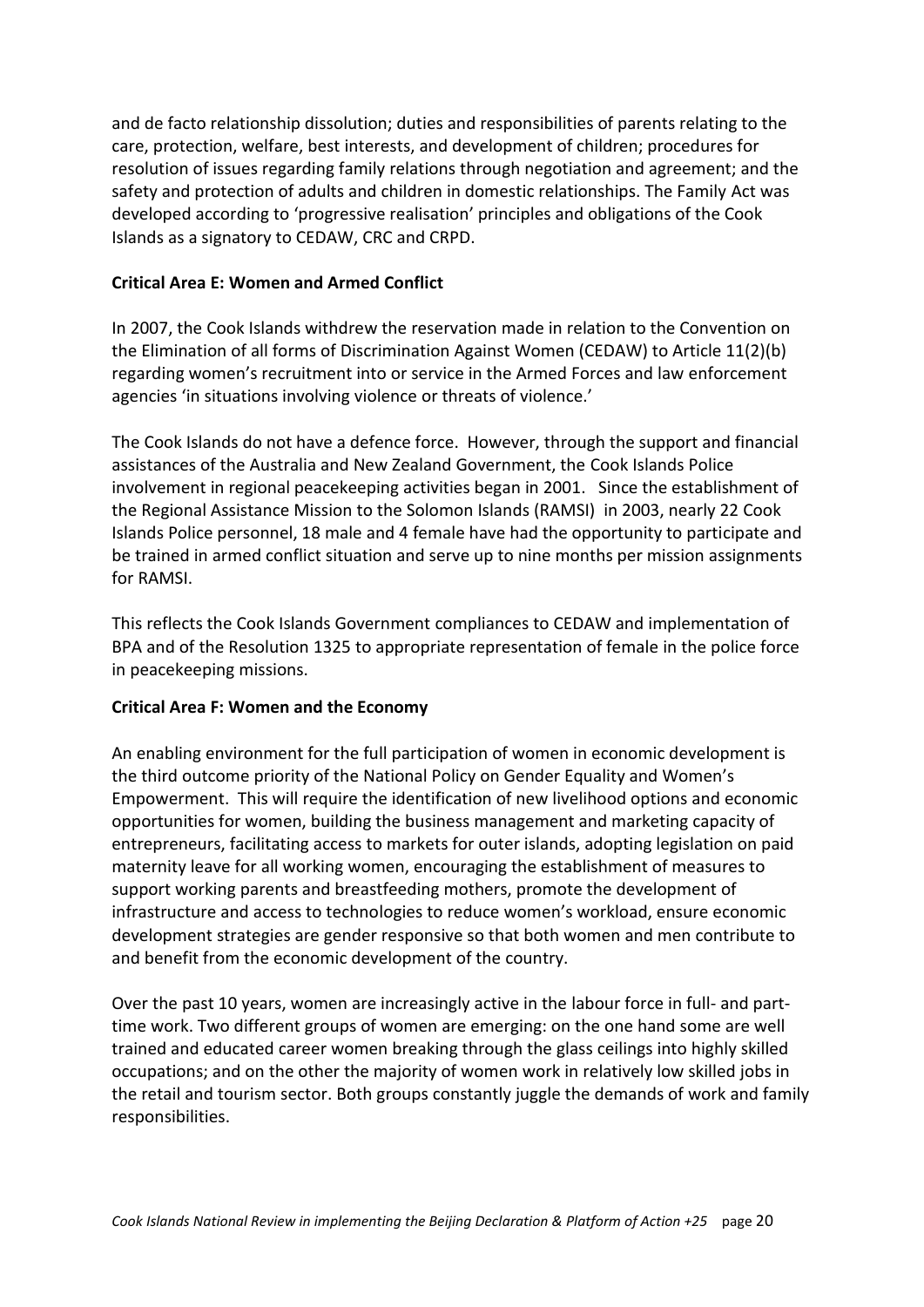The number of years women and men are economically active has become longer in the last 10 years, with fewer women and men retiring before age 65 years. The number of women and men in part-time work is increasing, as women and men find work to provide incomes and balance work and family life; although women still are the majority of part-time workers. More research is required about the economic activities of women and men, particularly as part-time workers and whether they have more than one part-time job, whether they work reduced hours because of other family care obligations, what their relative earnings are and so on.

The Cook Islands Employment Relations Act 2012 guarantees maternity protection for female employees in both government and private sectors. In addition, Part 5 of the Act stipulates discrimination, harassment and duress. Prohibits discrimination on the grounds includes gender, age, disability, maternity and health status.

Over the past 10 years the Census indicates that there has been a narrowing in the gender wage gap; but the gap remains. The Public Service Commission has recently completed 'job sizing' the entire public service which has highlighted the gender differences in government – not all men and women doing the same kind of work are paid the same amount.

Young women in the Pa Enua are looking for employment opportunities and economic empowerment. Young women would prefer to stay on outer islands and use local products to produce handicrafts but no market, no business avenues. Prohibitive costs of shipping.

In order to improve women's economic security the Cook Islands Government acknowledge funding support provided from the Australia Government under the Pacific Womens Shaping Pacific Development Initiative for the period 2013-2015 to enable a number of initiatives to strengthen capacity for gender responsive development for an enabling environment for the full participation of women in economic development. This will include identification of new economic opportunities for women; promotion and support of women's businesses in both the formal and informal sections; support of women's access to financial services and other productive assets for the development of their enterprises; and support of the integration of women living with disability in socio-economic development.

# **Critical Area G: Women in Power & Decision Making**

Equitable participation of women in decision-making and governance systems is the second priority outcome of the National Policy on Gender Equality and Women's Empowerment. This requires encouraging and building women's leadership in every sectors and at every levels, supporting the participation of women in local governance institutions, raising awareness about women's competencies and the benefits of being represented equally by women and men in the government, supporting media's role in promotion an equal representation of women and men in decision making and governance mechanisms, raising awareness of political parties about their role in promoting women participation in politics, reviewing the Electoral Act for creating favourable conditions for the representation of women in the parliament.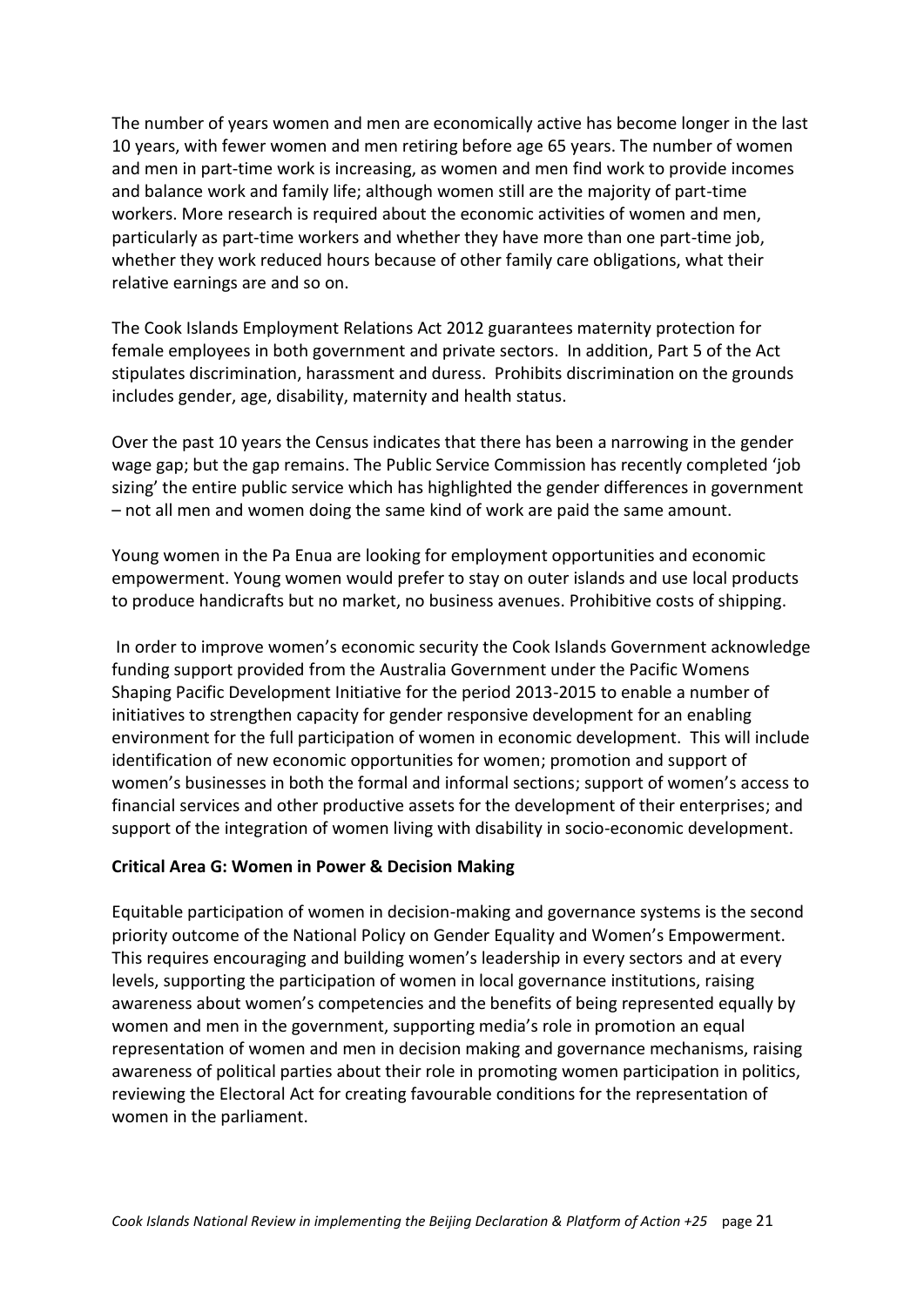There has been no significant improvement in the representation of women in the national parliament of the Cook Islands. There were a record number of candidates in the 2010 general election but there was low representation of women. Ten women contested in the national election compared with 60 men: 86% of the candidates were men. This means that 38% of men standing were elected compared to 10% of women. The recent 2014 general election also had a low representation of women with seven women contesting in the national election compared to 45 men. There were four women elected as members of parliament in 2014, three on the opposition side and one in government.

The Cook Islands essentially has a two party political system, with the Cook Islands Party and the Democratic Party. If there is to be any increase in the representation of women amongst the nations leaders this must first be reflected in increased representation as candidates endorsed by the two main political parties.

In 2010, the Prime Minister appointed a woman as the Speaker of the House of Parliament from outside of parliament.

Public governance is one of the arenas where inequality between men and women is highly visible. Limited female participation in structures of governance where key policy decisions are made and resources allocations decided often has a negative impact on women's political, economic and social opportunities.

Local government in the Cook Islands is outside of the main island of Rarotonga consists of Island administrations elected by popular vote. Women are underrepresented in decision making at the local government level. Currently, there is one female Mayor on the island of Manihiki and one female Island Council member on each of the islands of Manihiki, Mangaia, Mauke, and Mitiaro.

The current initiatives under the Commonwealth Local Governance Fund project managed and implemented by the Cook Islands National Council of Women in partnership with government provides advocacy, mentoring, leadership training workshops and profiling of potential women to participate in the upcoming island governance elections one each of the islands.

#### **Critical Area H: Human Rights of Women**

The Cook Islands acceded to the Convention on the Elimination of all forms of Discrimination Against women (CEDAW), the Convention on the Rights of the Child (CRC) and the Convention on the Rights of Persons with Disabilities (CRPD). By acceding to these instruments, the Cook Islands have assumed obligations under international law to respect protect and fulfil the human rights of everyone in the Cook Islands. It has also undertaken to put into place domestic measures and legislation compatible with its obligations under the treaties, and has agreed to submit periodic reports on the measures taken to give effect to its treaty obligations.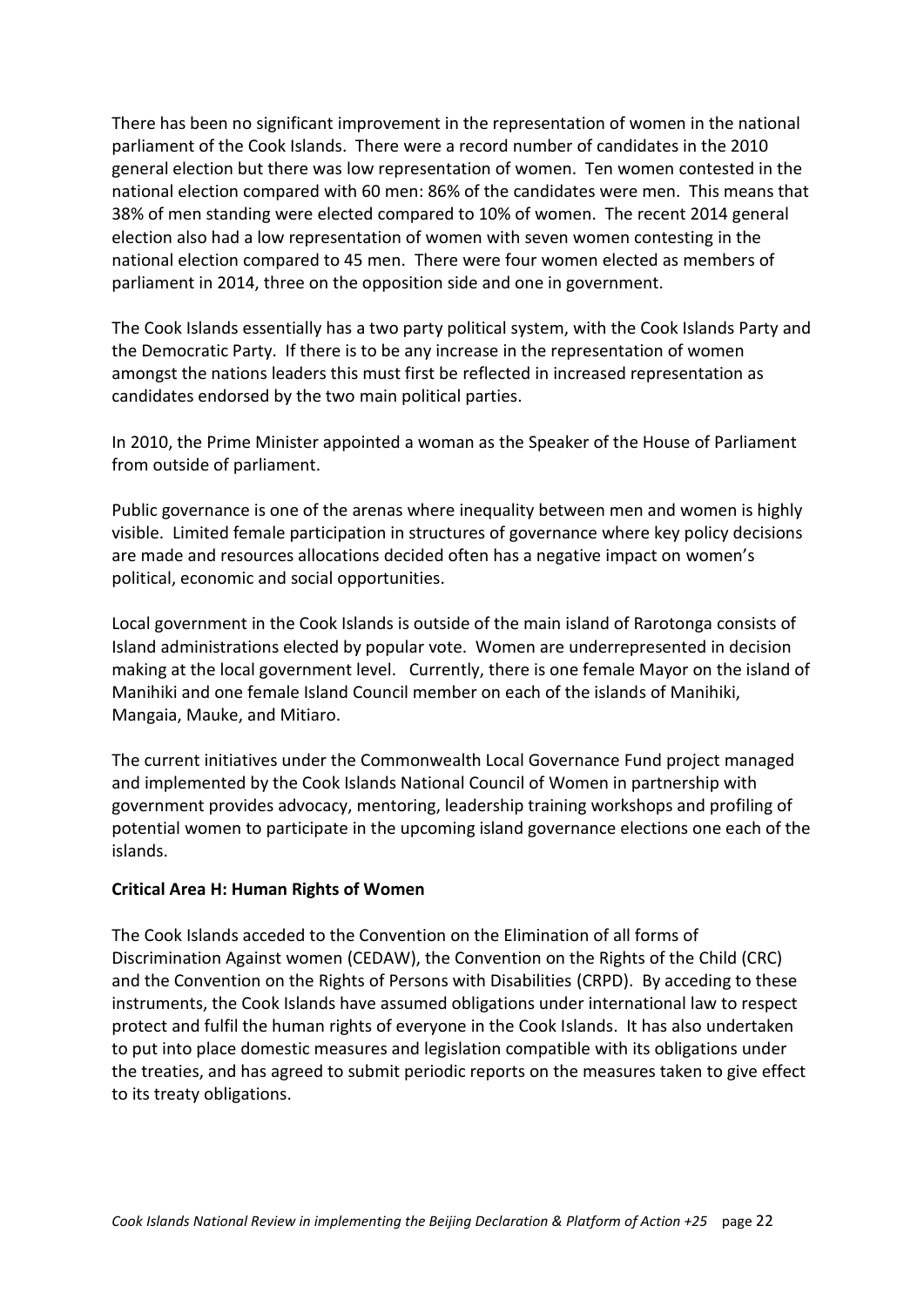In 2008, an agreed systematic programme of legislative reform consistent with CEDAW recommendations was approved by the Cook Islands Government. The progress is as follows:

- a. *Employment Relations Act 2012 enacted*. This Act included the guarantee maternity protection for female employees in both the government and private section, in addition stipulates discrimination, harassment and duress. Prohibited grounds of discrimination on gender and sexual preferences.
- b. *Education Act 2012 enacted*. This Act states that the Education system will ensure that everyone involved is treated with dignity, respect and understanding in a way consistent with the fundamental human rights and freedom stated in the Constitution of the Cook Islands.
- *c. Health Act 2013 enacted.* This Act includes the rights of any person under the care of the Ministry of health.
- d. Family Law Bill 2014 tabled in Parliament in November 2014, and will be referred for review by a Parliamentary Select Committee.
- e. Crimes Act Amendment Bill 2014 expected to be tabled in Parliament in December 2014

In the event of unlawful discrimination in respect of persons with disabilities that person may file a complaint to the Ombudsman Office. Under the enacted Cook Islands Disability Act 2008, the Ombudsman jurisdiction is extended to investigate complaints against any person (whether public or private sector) of discrimination against persons with disabilities.

The Cook Islands has benefitted from various human rights awareness and training workshops conducted by numerous technical agencies, this includes the Secretariat of the Pacific Community (SPC), Regional Rights Resources Team program. Human rights training have been aimed at equipping government officials with information and understanding on human rights norms and standards to better their understanding and their work. Legal literacy tailored training has enabled Justices of the Peace, lawyers, police officers and service providers learning opportunities to apply human rights norms and standards in their decision making.

# **Critical Area I: Women and the Media**

While there are high levels of participation by women in the media, including in senior managerial roles, many women face barriers in accessing ICTs. One is that they are more likely than men to lack basic literacy and computer skills. Another, in the less developed regions, may be gender-based cultural attitudes. The location of information centres or cybercafés in places that women may not be comfortable frequenting or that are culturally inappropriate for them to visit causes them to have less access to those ICT facilities that do exist.

The Census of 2011 found that 79% of women lived in a house with a telephone or had a telephone at their place of work; 71% lived in a house with access to a cell phone or could use one at work and 44% had access to the Internet at home, their work or by using Internet cafés.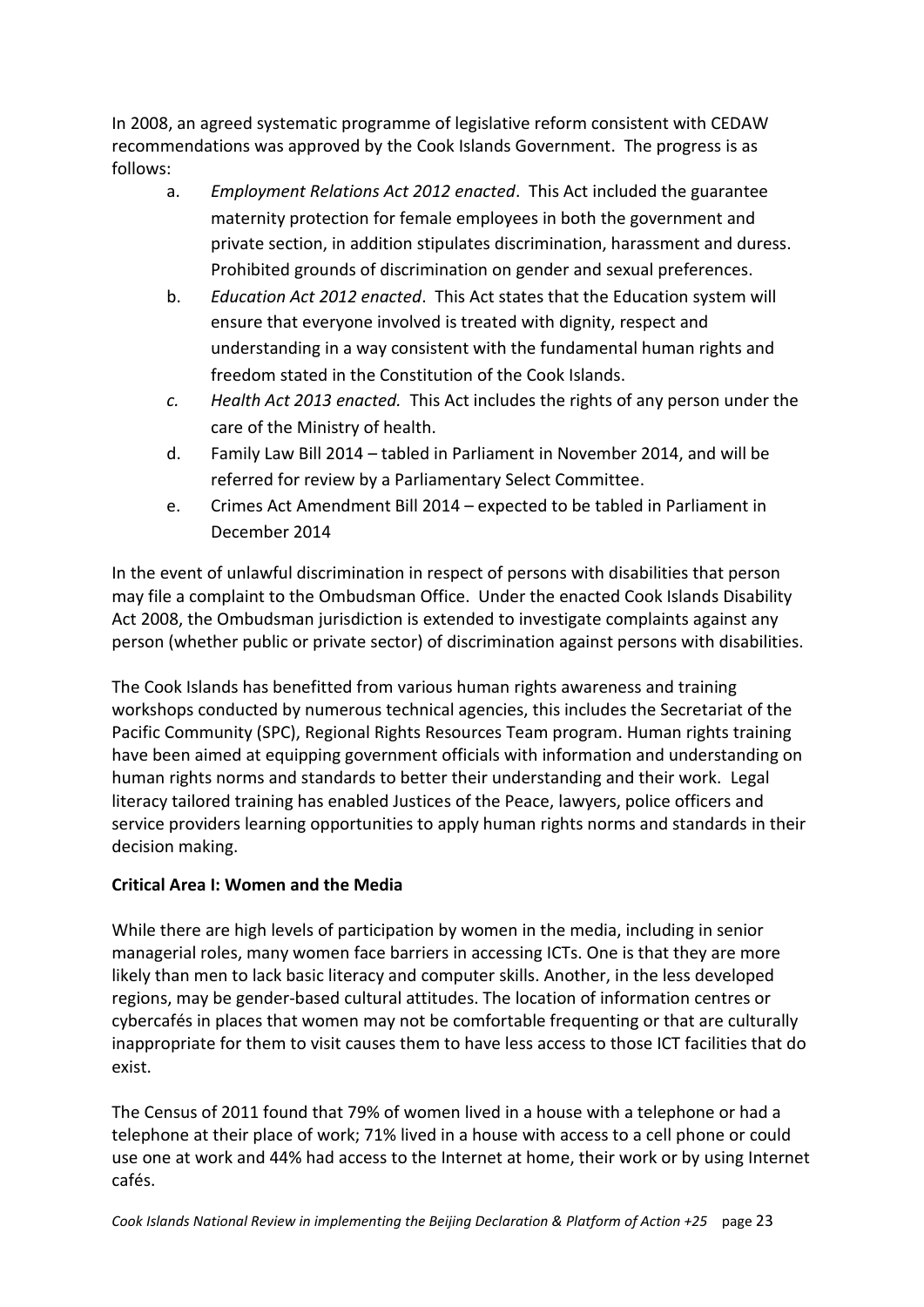Even when access is not an issue, the paucity of Internet content that meets the information needs of women can lead to inequality in use. As a result of issues such as these, women's ability to benefit equally from the opportunities offered by ICTs and to contribute fully to the knowledge-based economy is limited. To overcome the further marginalization of women, it is imperative to expand their access to and use of ICTs. However, while expanding access is necessary, it is not sufficient to close the gender digital gap. To do this requires policies containing specific measures for targeting and addressing the gender dimensions of ICTs.

Telecommunication access has improved significantly, however costs remain relatively high. Government is working on deregulating the telecommunications sector to introduce competition with the ultimate aim to improve both service and cost to consumers. The Cook Islands did not sign the regional commitment for optic fiber.

A range of Government and Non-Government agencies use radio, television and social media broadcasts to educate the public and raise awareness about gender issues and most recently gender based violence. The broadcasts are not part of a broader information and education campaign designed around the national gender equality policy and tend to be specific to donor funded projects.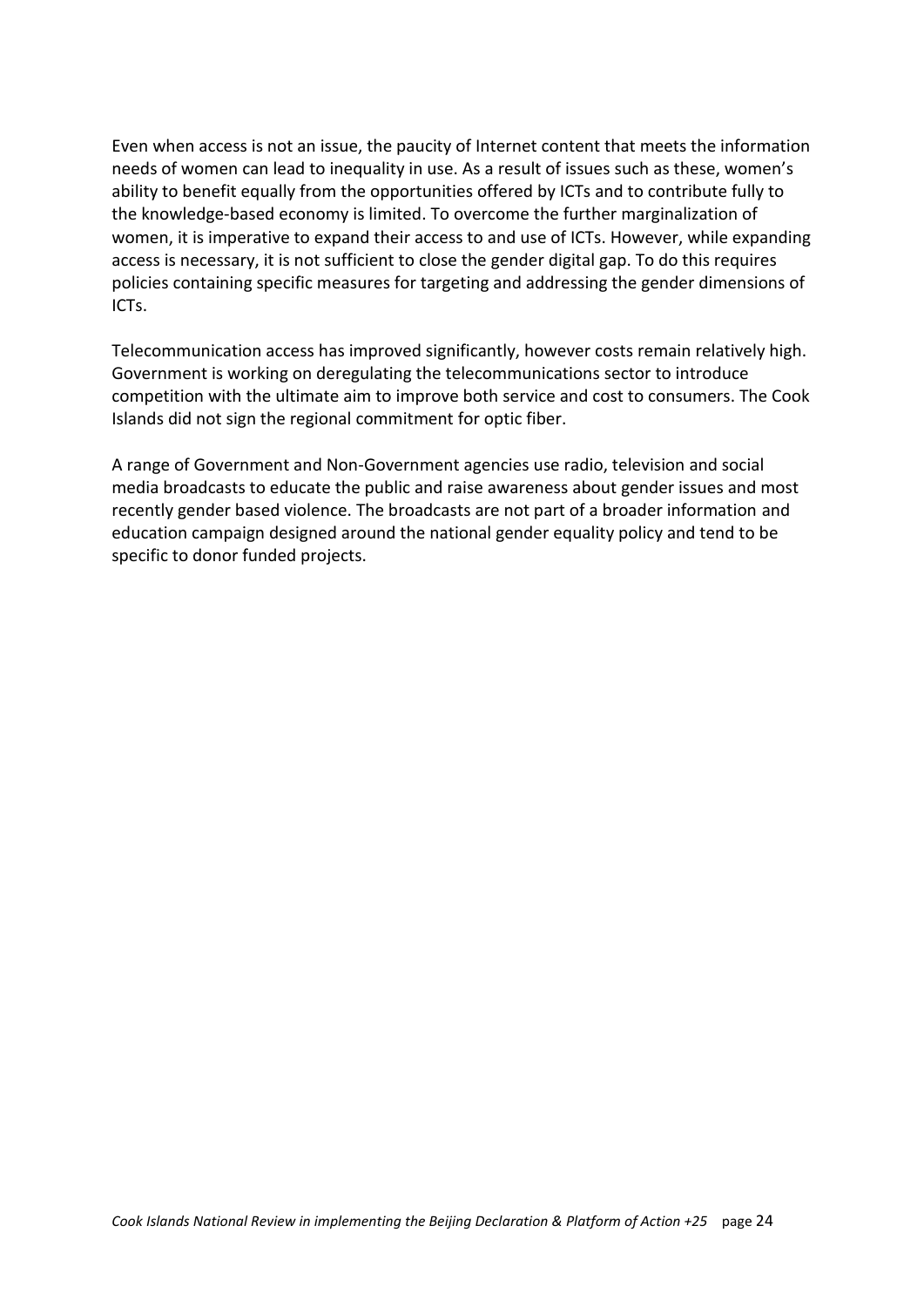#### **Critical Area J: Women and the Environment**

Improving the capacity of women to contribute to climate change adaptation and disaster risk reduction strategies is one of the six priority areas in the Cook Islands National Policy on Gender Equality and Women's Empowerment. Gender considerations are also included in the 2013 – 2016 Climate & Disaster Compatible Development Policy and programming.

The Gender Equality and Women's Empowerment policy recognises that the information about the impacts of climate change in the Cook Islands is very limited. Very little is known about how people adapt to climate stresses although it is accepted that climate change is greatly affecting natural resources upon which people's livelihood depends greatly and also impacts on household food security. The National policy recognises that women and men play different roles in the livelihood strategy of their families and their use of natural resources and provisions of food for the family differs. Climate change is expected to affect women and men differently and actions will need to be gender responsive.

More statistical information on links between gender and the environment is needed in several areas. Data on changes in women's and men's work burdens as a consequence of droughts, floods, or deforestation, for example, are not available as there is no information about time use in the Cook Islands. Sex-disaggregated data on the effects of natural hazards on other human dimensions, such as education, health, food and economic security are also not available.

Monitoring the impacts of climate change on the lives of women and men is particularly challenging. On the one hand, the gendered effects may not be easily detectable at the level of larger geographical units – region, country or even urban/rural area – where the traditional systems of social statistics have been focused; hence, monitoring may need to take into account smaller areas that are particularly prone to climate change manifestations. On the other hand, separating the effect of climate change on women and men's lives from other environmental and socio-economic factors is difficult. Non-climate factors such as demographic pressure or over-exploitation of resources also increase the risk of environmental degradation and have an effect on access to natural resources and on human health and survival.

Data to assess the capability of women and men to protect local natural resources are not available. There is little information on access to environment-related practical knowledge, including access to modern agricultural information and techniques. Sex disaggregated data on participation in the management of local natural resources such as water or biodiversity are also lacking.

#### **Critical Area K: The Girl Child**

The Cook Islands ratified the UN Convention on the Rights of the Child (CRC) and have established a National Children's Committee to oversee the implementations of the Convention. The Child and Family Division of the Ministry of Internal Affairs coordinate and provide support to families and children at risks.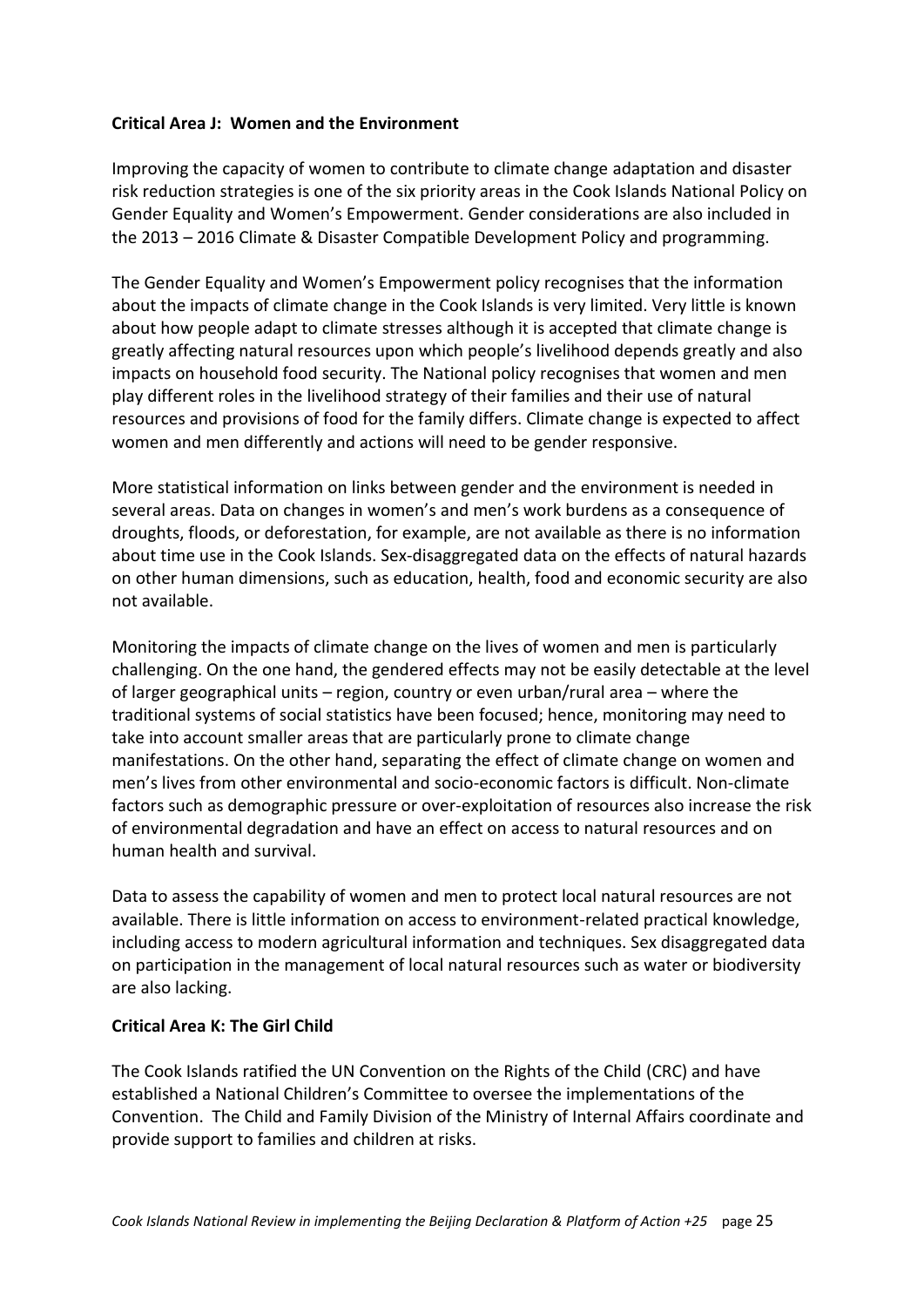The Family Protection and Support Act 2017 seeks to encompass child protection rights as guided by the principles and provisions of the CRC. The Act provides legal effect to rights and responsibilities of families and communities towards children. In addition, it promotes the child's best interest in all decision making, the child's right to be heard, to be protected from all forms of violence, the child's right to special care and protection if deprived of a family environment.

The Education Act 2012 ensures that the education system is equitable, and that children are treated with dignity, respect and understanding, consistent with Article 64 of the Cook Islands Constitution on the fundamental human rights and freedom. The Ministry of Education policy allows and encourages teenage girls to continue their education during pregnancy and after child birth.

The Ministry of Health established a youth friendly clinic in 2010 to increase youth access to health services. The service provided advice on family planning, counselling, pregnancy testing, and referral to health clinic and hospital. The Cook Islands Family Planning Association is an NGO with the objectives to provide family planning health services, contraceptives and preventative measures in family planning.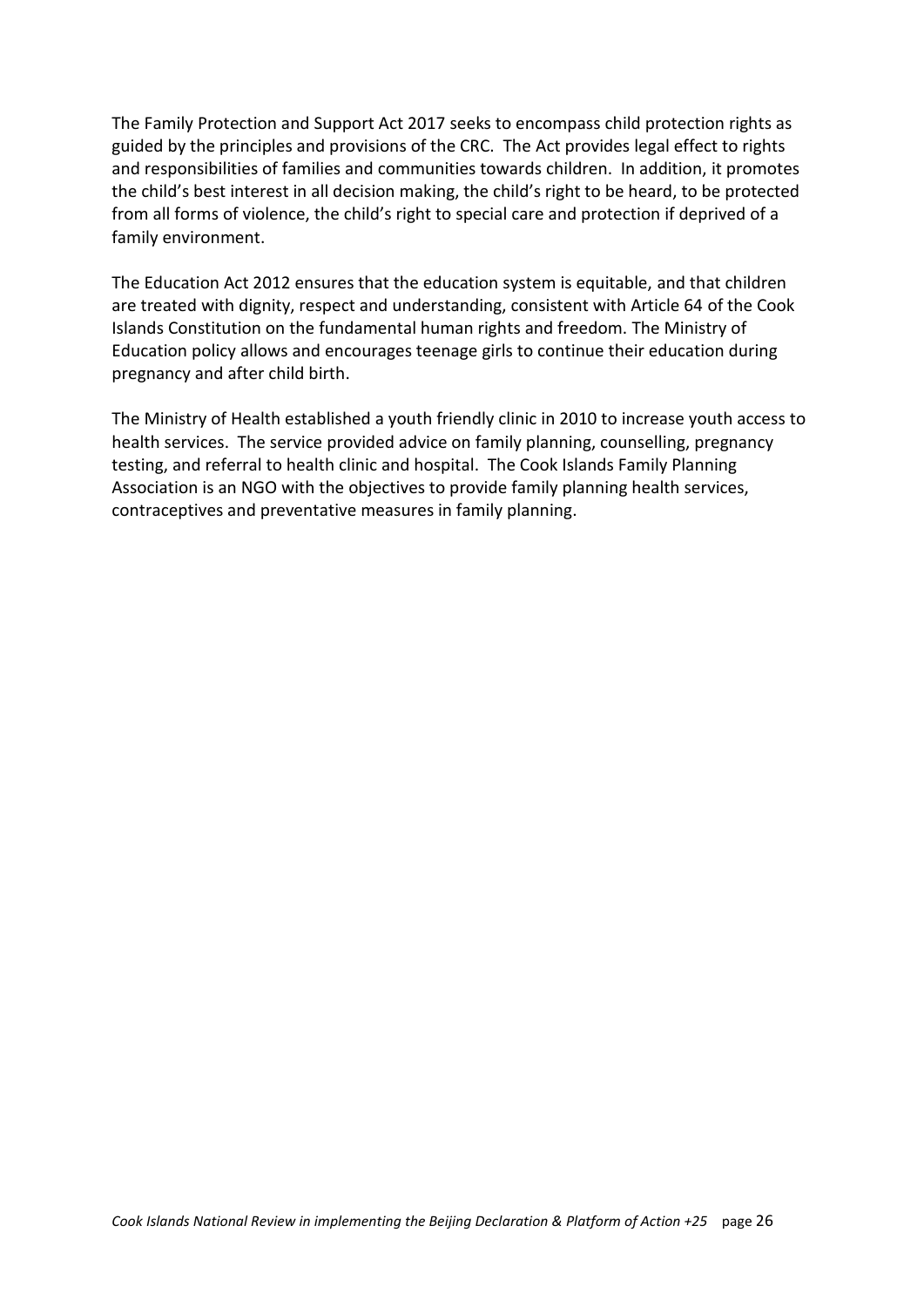# **Section Three: National institutions and processes**

#### **Institutional Mechanisms for the Advancement of Women**

The Gender office of the Ministry of Internal Affairs established in 1993 is Government's national machinery for gender equality and the empowerment of women and is the central mechanism for the advancement of women. It employs two staff: a senior Gender adviser and a Program/Research Officer.

The priorities and objectives for advancing gender equality are set out in the 2011 Cook Islands National Policy on Gender Equality and Women's Empowerment & Strategic Plan of Action (2011-2016), and are aligned with the Beijing Declaration & Platform for Action, Pacific Platform of Action and the 2007 UN CEDAW Committees' concluding comments. Six policy priority outcomes include:

- a. Gender-responsive Government's program and policies.
- b. Equitable participation of women and men in decisionmaking and governance systems.
- c. Enabling environment for the full participation of women in economic development.
- d. Improved capacity of women to contribute to climate change adaptation and disaster risk reduction strategies.
- e. Improved capacity of women to address health issues
- f. Elimination of violence against women

In 2008, Cabinet endorsed the CEDAW Law Reform Programme, the scoping work to be undertaken on a review of relevant parts of family law and a review of some parts of the Constitution being undertaken as well as preliminary research being undertaken on whether civil legal aid and victim assistance should be explored. The established working group of selected Head of Ministries already established by Cabinet will monitored the foregoing work. The working group comprised Crown law Office, Office of the Prime Minister, Ministry of Justice, Ministry of Police, Ministry of Education, Ministry of Health, and Ministry of Internal Affairs (to provide Secretariat Services).

The working group focused on the development of the Family Law Bill (Act to date) and the review of the Crimes Act, drafting and holding consultations for over three years period since 2010. The Gender office received financial and technical assistances from UNDP to enable the drafting support to the Family Law Bill, later changed to Family Protection and Support Act after numeorus drafted versions and enactment.

The Cook Islands is a recipient to the Australia Pacific Women Shaping Pacific Development Initiative towards supporting Cook Islands gender equality challenges. The (2013-2015) project covers the implementation of two components of the Cook Islands National Policy on Gender Equality and Women's Empowerment, & Strategic Plan of Action (2011-2016). Component 1: Strengthening capacity for gender responsive development towards an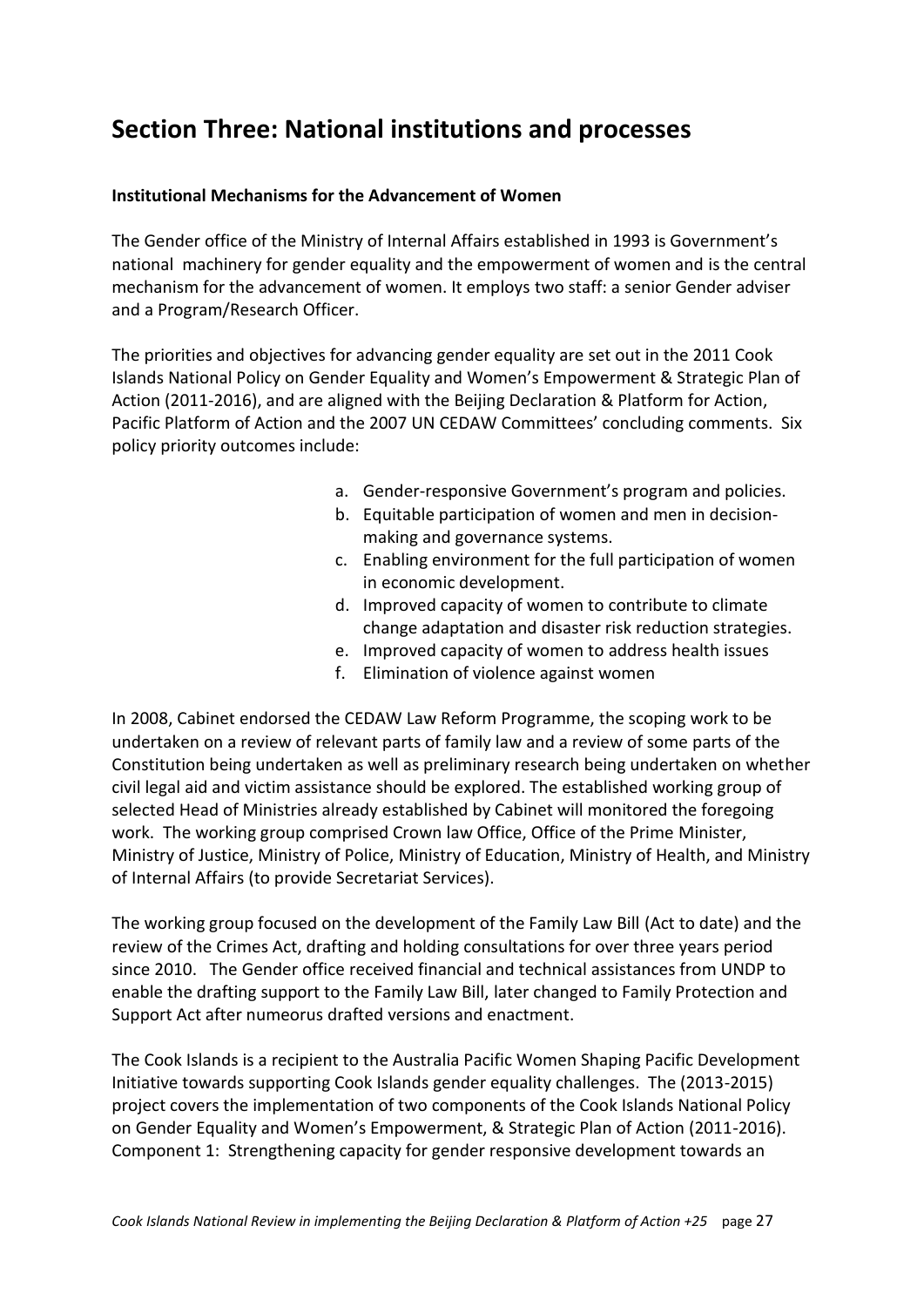environment for the full participation of women in economic development. Component 2: Strengthening capacity towards the elimination of violence against women.

The Gender office was actively engaged with government ministries and agencies across a range of public policy issues, Inter-agency consultation is required and necessary to the implementations of the National Policy on Gender Equality & Women's Empowerment. A number of programmes and projects have been undertaken with government ministries and NGO include:

- The National Statistic Office is responsible for national statistics and conducts Census of population & dwelling and GADD draws data from this source to monitor the status of women. Also collates from other government ministries and agencies in their particular areas of responsibility, including the Ministry of Health and the Ministry of Education.
- Advocacy programmes with the Ministry of Health in promoting women's reproductive health and health rights.
- Gender office working in partnership with the National Council of Women (NCW) as the lead group in implementing the National Policy on Gender Equality & Women's Empowerment.
- Gender office in partnership with Punanga Tauturu Inc., in promoting the advancement of women through the elimination of all forms of discrimination against women, providing advocacy, counselling and training on all islands.
- Gender office in partnership with the Cook Islands Red Cross Society in promoting awareness of the human rights of women, children, and other disadvantaged women groups.

The head of the national machinery is not a member of the institutional process for SDG. Unfortunately, there is no formal mechanisms in place for different stakeholders to participate in the implementation and monitoring of the Beijing Declaration and Platform for Action and the 2030 Agenda for Sustainable Development however, the national machinery work together with the National Council of women and relevant partner government ministries through the implementation of the national Policy on Gender Equality and Women's Empowerment to contribute to those documents.

The issues of gender equality and the empowerment of all women and girls are included s key priorities in the National Sustainable Development Plan (NSDP) 2015 – 2020 of the Cook Islands and this has been translated in the previous and current Ministry of Internal Affairs Business Plan 2019 – 2024.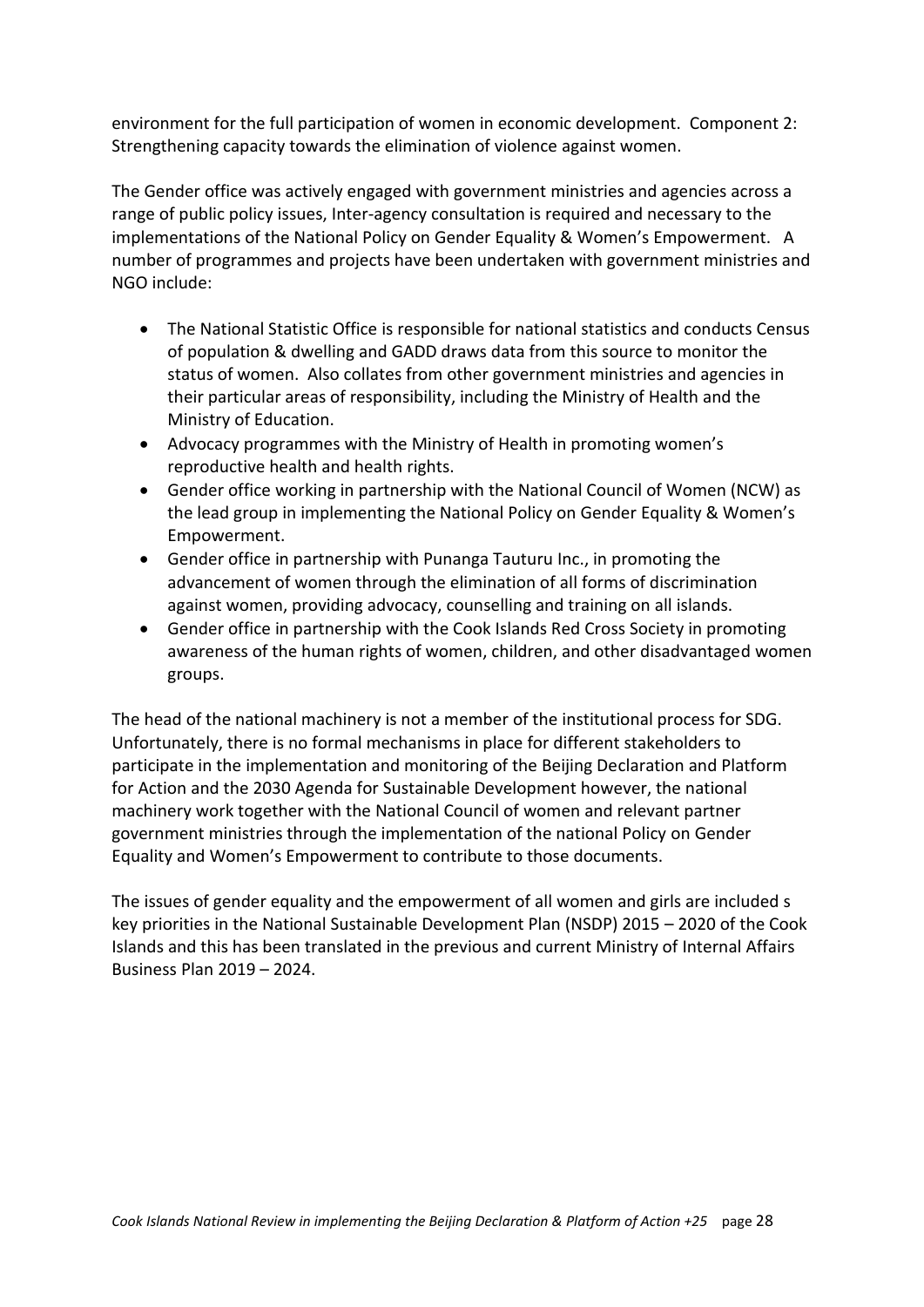#### **Section Four: Data and Statistics**

The Cook Islands National Statistic Office (NSO) under the Ministry of Finance, Economic and Management is responsible for national statistics. Gender-disaggregated data are available in a wide range of official statistics. Statistics about Cook Islands women that are regularly collated by NSO include details about age, ethnic affiliation, language, religion, families and households, fertility, work and income, education, housing and where they live. Information is also available about women's health and disability, life expectancy, and the ratio of women to men. Latest statistics about domestic violence are available through surveys such as the 2014 Family Health and Safety Study.

The Cook Islands gender profile report is in the final stages of production. This report presents and analyses statistics o the status of women and men, girls and boys. It looks at the statistical data, indicators, research and reports about the Cook Islands and analyses these in terms of social and economical differences between women and men. The statistical data and indicators used are part of a broad framework of gender statistics being promoted in the Pacific region by the Secretariat of the Pacific Community. The report explores gender issues under 11 topics in keeping with the regional framework with additional analysis of important issues to the Cook Islands. These are population, households, family & housing, education, work & employment, public life and decision making, legislation & governance, environment, poverty, information & communications, health, crime and justice.

| Minimum Set of Gender Indicators                                                       |                                         | <b>Tier</b>    |  |  |
|----------------------------------------------------------------------------------------|-----------------------------------------|----------------|--|--|
|                                                                                        | <b>Data Collection</b>                  |                |  |  |
| I. Economic structures, participation in productive activities and access to resources |                                         |                |  |  |
| 1 Average number of hours spent on unpaid domestic                                     | Data is available from NSO Census of    | $\overline{2}$ |  |  |
| work by sex                                                                            | Population & Dwelling                   |                |  |  |
| 2 Average number of hours spent on paid and unpaid work                                |                                         | $\overline{2}$ |  |  |
| combined, by sex                                                                       |                                         |                |  |  |
| 3 Labour force participation rates for 15-24 and 15+                                   |                                         | 1              |  |  |
| 4 Proportion of employed who are own-account                                           |                                         | 1              |  |  |
| workers by sex                                                                         |                                         |                |  |  |
| 5 Proportion of employed who are working as                                            |                                         | 1              |  |  |
| contributing family workers by sex                                                     |                                         |                |  |  |
| 6 Proportion of employed who are employer, by sex                                      |                                         | $\mathbf{1}$   |  |  |
| 7 Percentage of firms owned by women, by size                                          | Data collected at companies registry at | 3              |  |  |
|                                                                                        | the Ministry of Justice                 |                |  |  |
| 8 Percentage distribution of employed population by                                    | Data is available from NSO Census of    | $\mathbf{1}$   |  |  |
| sector and sex                                                                         | Population & Dwelling                   |                |  |  |
| 9 Informal employment as a percentage of total non-                                    | Data is available from NSO Census of    | $\overline{2}$ |  |  |
| agricultural employment by sex                                                         | Population & Dwelling also from         |                |  |  |
|                                                                                        | Agriculture statistic bulletin          |                |  |  |
| 10 Youth unemployment by sex                                                           | Data is available from NSO Census of    | $\mathbf{1}$   |  |  |
|                                                                                        | Population & Dwelling                   |                |  |  |
| 11 Proportion of population with access to credit, by                                  | Data recorded at Banks.                 | 3              |  |  |
| Sex                                                                                    |                                         |                |  |  |
| 12 Proportion of adult population owning land, by sex                                  | Data recorded at Land registry, MOJ     | 3              |  |  |
| 13 Gender gap in wages                                                                 | Data is available from NSO Census of    | 1              |  |  |

Data on the Minimum Set of Gender Indicators is collected and compiled as follows: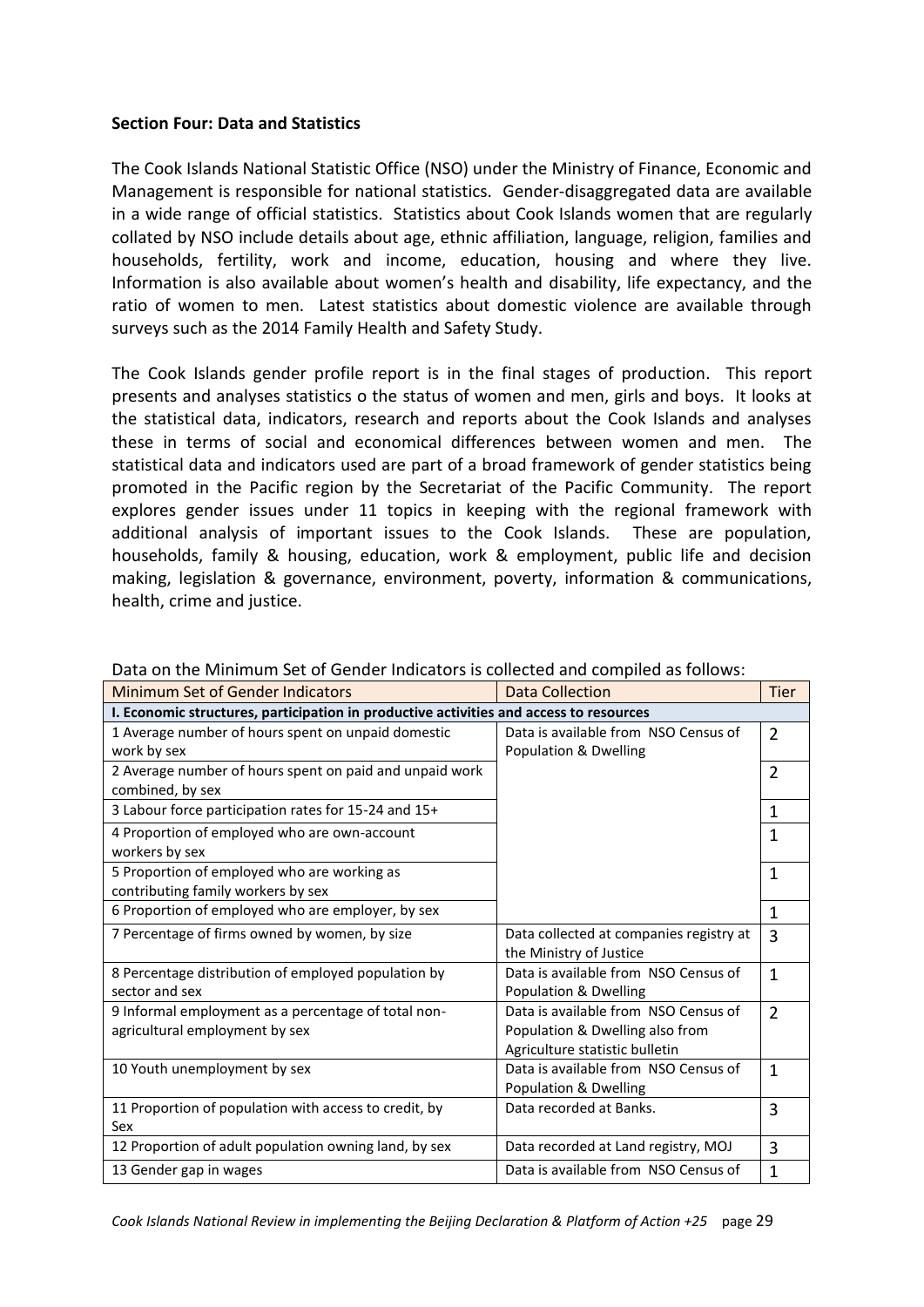| 14 Proportion of employed working part-time, by sex                              | <b>Population &amp; Dwelling</b>                                         | 1              |
|----------------------------------------------------------------------------------|--------------------------------------------------------------------------|----------------|
| 15 Employment rate of persons aged 25-49 with a                                  |                                                                          | 3              |
| child under age 3 living in a household and with no                              |                                                                          |                |
| children living in the household by sex                                          |                                                                          |                |
| 16 Proportion of children under age 3 in formal care                             | Data not available                                                       | 3              |
| 17 Proportion of individuals using the Internet, by sex                          | Data is available from NSO Census of                                     | 1              |
| 18 Proportion of individuals using mobile/ cellular<br>telephones, by sex        | Population & Dwelling                                                    | 1              |
| 19 Proportion of households with access to mass                                  |                                                                          | 1              |
| media (radio, TV, internet), by sex of household head                            |                                                                          |                |
| <b>II. Education</b>                                                             |                                                                          |                |
| 20 Literacy rate of persons aged 15-24 years old, by                             | Data is available from NSO Census of                                     | $\mathbf{1}$   |
| Sex<br>21 Adjusted net enrolment ratio in primary education                      | Population & Dwelling<br>Data collected and available from               |                |
| by sex                                                                           | education bulletins                                                      | 1              |
| 22 Gross enrolment ratio in secondary education, by                              |                                                                          | 1              |
| Sex                                                                              |                                                                          |                |
| 23 Gross enrolment ratio in tertiary education, by sex                           |                                                                          | 1              |
| 24 Gender parity index in enrolment at primary,<br>secondary and tertiary levels |                                                                          | 1              |
| 25 Share of female science, engineering,                                         |                                                                          | 2              |
| manufacturing and construction graduates at tertiary                             |                                                                          |                |
| level                                                                            |                                                                          |                |
| 26 Proportion of females among tertiary education                                |                                                                          | $\overline{2}$ |
| teachers or professors                                                           |                                                                          |                |
| 27 Net intake in first grade of primary education, by<br>Sex                     |                                                                          | 1              |
| 28 Primary education completion rate, by sex                                     |                                                                          | 1              |
| 29 Graduation from lower secondary education, by sex                             |                                                                          | 1              |
| 30 Transition rate to secondary education, by sex                                |                                                                          | 1              |
| 31 Education attainment of population aged 25 and                                | Data is available from NSO Census of                                     | 1              |
| over by sex                                                                      | Population & Dwelling                                                    |                |
| III. Health and related services                                                 |                                                                          |                |
| 32 Contraceptive prevalence among women who are                                  | Data is collected, recorded in the                                       | 1              |
| married or in a union, aged 15-49                                                | Annual Health Bulletin of the Ministry                                   |                |
|                                                                                  | of Health. Also NGO (CIFWA) collects                                     |                |
| 33 Under-five mortality rate, by sex                                             | this data.<br>Data is extracted from the Patient                         | 1              |
|                                                                                  | Information Management system                                            |                |
| 34 Maternal mortality ratio                                                      | (MedTECH). It is on-going registry                                       | $\mathbf 1$    |
|                                                                                  | that captures all deaths in Cook Islands                                 |                |
| 35 Antenatal care coverage                                                       | This data is collected indirectly                                        | $\mathbf 1$    |
|                                                                                  | through the Obstetric-Gynaecology<br>Clinic records                      |                |
| 36 Proportion of births attended by skilled health                               | Data is collected through MedTECH                                        | $\mathbf{1}$   |
| professional                                                                     |                                                                          |                |
| 37 Smoking prevalence among persons aged 15 and                                  | Data is collected. In fact, data on this                                 | $\mathbf{1}$   |
| over by sex                                                                      | indicator was collected in 2009 and                                      |                |
|                                                                                  | 2011 in a School Health Survey. NCD                                      |                |
|                                                                                  | STEPS survey conducted in 2004 and                                       |                |
|                                                                                  | 2007 (survey every six years)                                            |                |
| 38 Proportion of adults who are obese, by sex                                    | Data is collected through MedTECH                                        | 1              |
| 39 Women's share of population aged 15-49 living<br>with HIV/AIDS                | No reported HIV/AIDS case, but there<br>are regular ongoing surveillance | 1              |
|                                                                                  |                                                                          |                |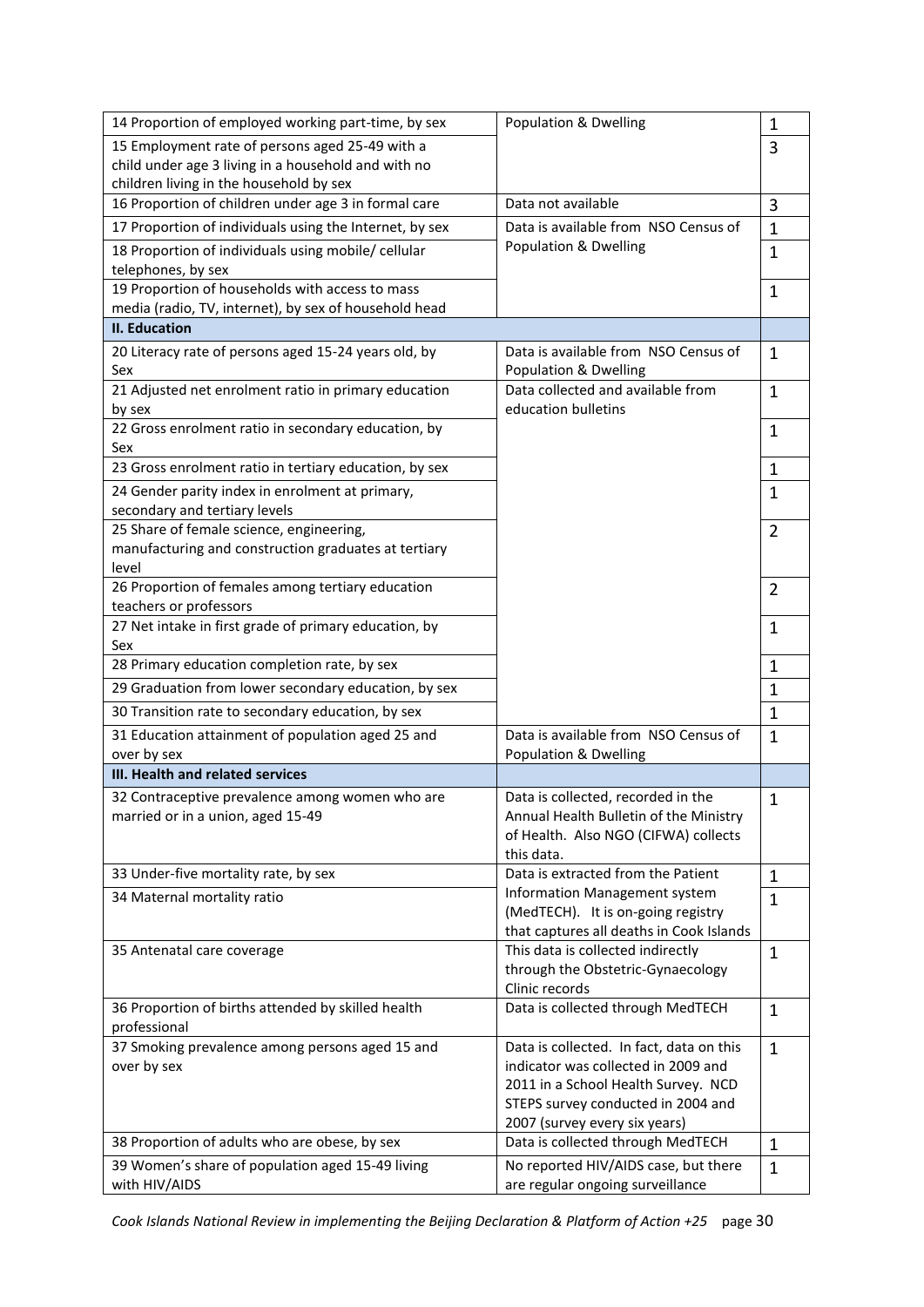|                                                                                                                                                  | conducted on STI by the Ministry of<br>Health                                                                                                                                                                                                                                                                        |                |
|--------------------------------------------------------------------------------------------------------------------------------------------------|----------------------------------------------------------------------------------------------------------------------------------------------------------------------------------------------------------------------------------------------------------------------------------------------------------------------|----------------|
| 40 Access to anti-retroviral drug, by sex                                                                                                        | Access links to regional pharmaceutical<br>stock piles                                                                                                                                                                                                                                                               | $\mathbf 1$    |
| 41 Life expectancy at age 60, by sex                                                                                                             | Data on this indicator is collected and<br>calculated. Life expectancy is<br>calculated by the National Statistics<br>Office from mortality data by age and<br>gender which is collected by the<br>Ministry of Health MedTECH. This is<br>calculated assuming that age-specific<br>mortality levels remain constant. | $\mathbf{1}$   |
| 42 Adult mortality by cause and age groups                                                                                                       | Data is collected through MedTECH                                                                                                                                                                                                                                                                                    | 3              |
| IV. Public life and decision-making                                                                                                              |                                                                                                                                                                                                                                                                                                                      |                |
| 43 Women's share of government ministerial positions                                                                                             | Data is available from Parliament<br>Services                                                                                                                                                                                                                                                                        | $\mathbf{1}$   |
| 44 Proportion of seats held by women in national<br>parliament                                                                                   | Data is available from Parliament<br>Services                                                                                                                                                                                                                                                                        | $\mathbf{1}$   |
| 45 Women's share of managerial positions                                                                                                         | Data is available from the HRMIS at<br>PSC (limited only to Government<br>Ministries and Agencies positions)<br>Private Section data not included and<br>not collected.                                                                                                                                              | 1              |
| 46 Percentage of female police officers                                                                                                          | The list of police officers is available<br>from Ministry of Police                                                                                                                                                                                                                                                  | $\overline{2}$ |
| 47 Percentage of female judges                                                                                                                   | The list of judges is available from<br>Ministry of Justice                                                                                                                                                                                                                                                          | $\overline{2}$ |
| V. Human rights of women and girl children                                                                                                       |                                                                                                                                                                                                                                                                                                                      |                |
| 48 Proportion of women aged 15-49 subjected to<br>physical or sexual violence in the last 12 months by an<br>intimate partner                    | The Ministry of Health & the National<br>Council of Women conducted a one-<br>off study called 'Family Health & Safety                                                                                                                                                                                               | $\overline{2}$ |
| 49 Proportion of women aged 15-49 subjected to<br>physical or sexual violence in the last 12 months by<br>persons other than an intimate partner | Study'. A nationwide research study<br>on the prevalence of domestic<br>violence against women in the Cook<br>Islands and its impact.                                                                                                                                                                                | $\overline{2}$ |
| 50 Prevalence of female genital mutilation/ cutting<br>(for relevant countries)                                                                  | Not applicable to the Cook Islands                                                                                                                                                                                                                                                                                   | $\mathbf 1$    |
| 51 Percentage of women aged 20-24 years old who<br>were married or in a union before age 18                                                      | Data is recorded in the Marriage<br>registry at the Ministry of Justice. NSO<br>collects this data.                                                                                                                                                                                                                  | $\mathbf{1}$   |
| 52 Adolescent fertility rate                                                                                                                     | Data is available from MedTEC and<br>Health Bulletin                                                                                                                                                                                                                                                                 | $\mathbf 1$    |

The areas where there are no available data, Gender office together with NSO will look into the collections and compilation of such data. The NSO undertook comprehensive consultations in early 2014 to develop a National Statistics Development Plan to meet national statistical needs.

The 2014 Family Health and Safety Survey provided the necessary data and information in relation to the nine indicators on violence against women as agreed.

The areas where there is no available data, GAD Division together with NSO will look into the collections and compilation of such data.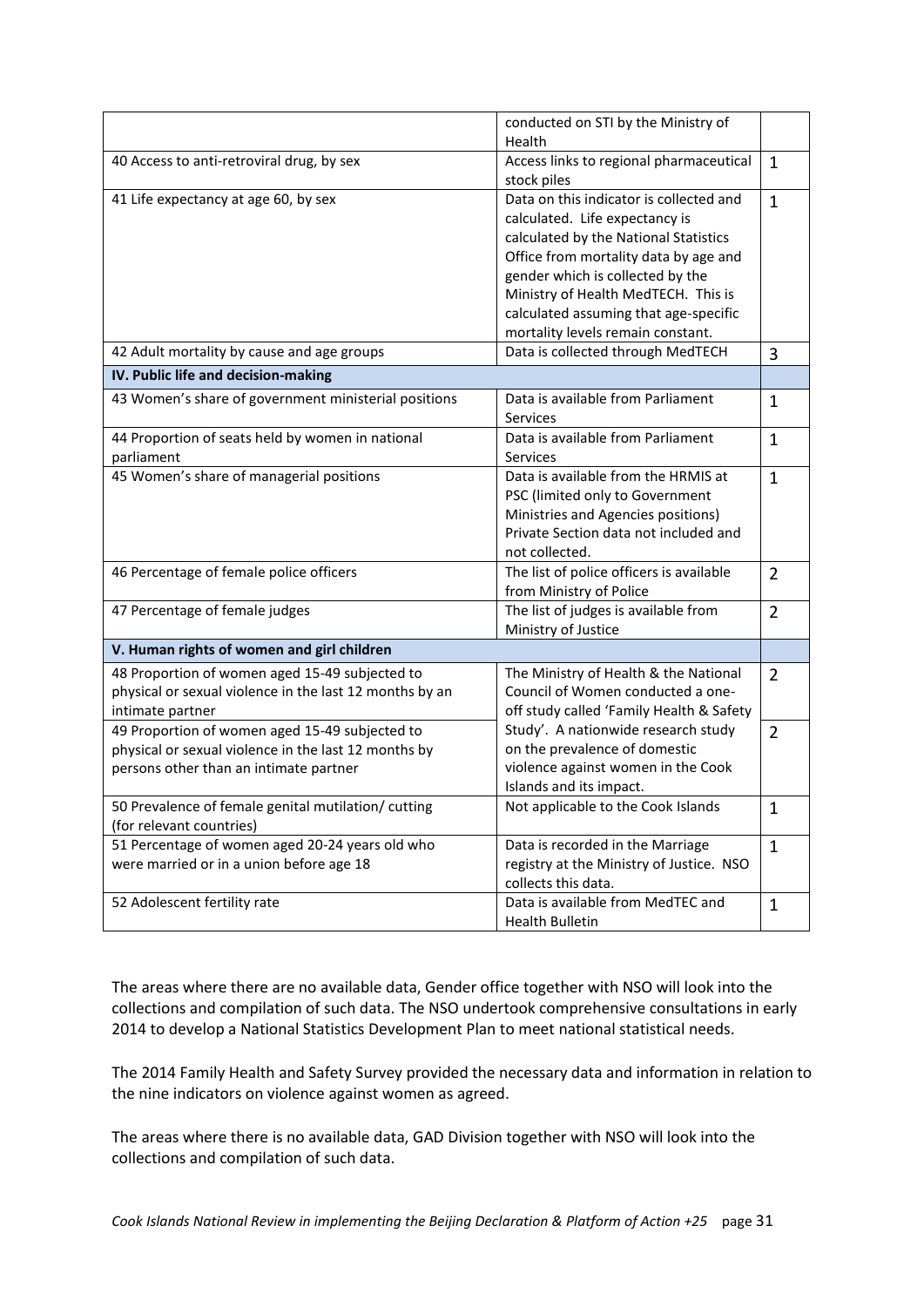The Census on Population and Dwellings carried out by the National Statistic Office has a set of core variables and through these variables we are in a position to single out sub-groups of women.

In relation to women in disabilities, a disability data base is being developed to collate data from various sources. The collected data includes: gender, age and locality of residence.

In relation to health data on women irrespective of sub group is available only if they make use of health care services where this data is documented especially for secondary care, certain chronic diseases and their treatment, as well as infectious diseases. The collected data includes: gender, age and locality of residence.